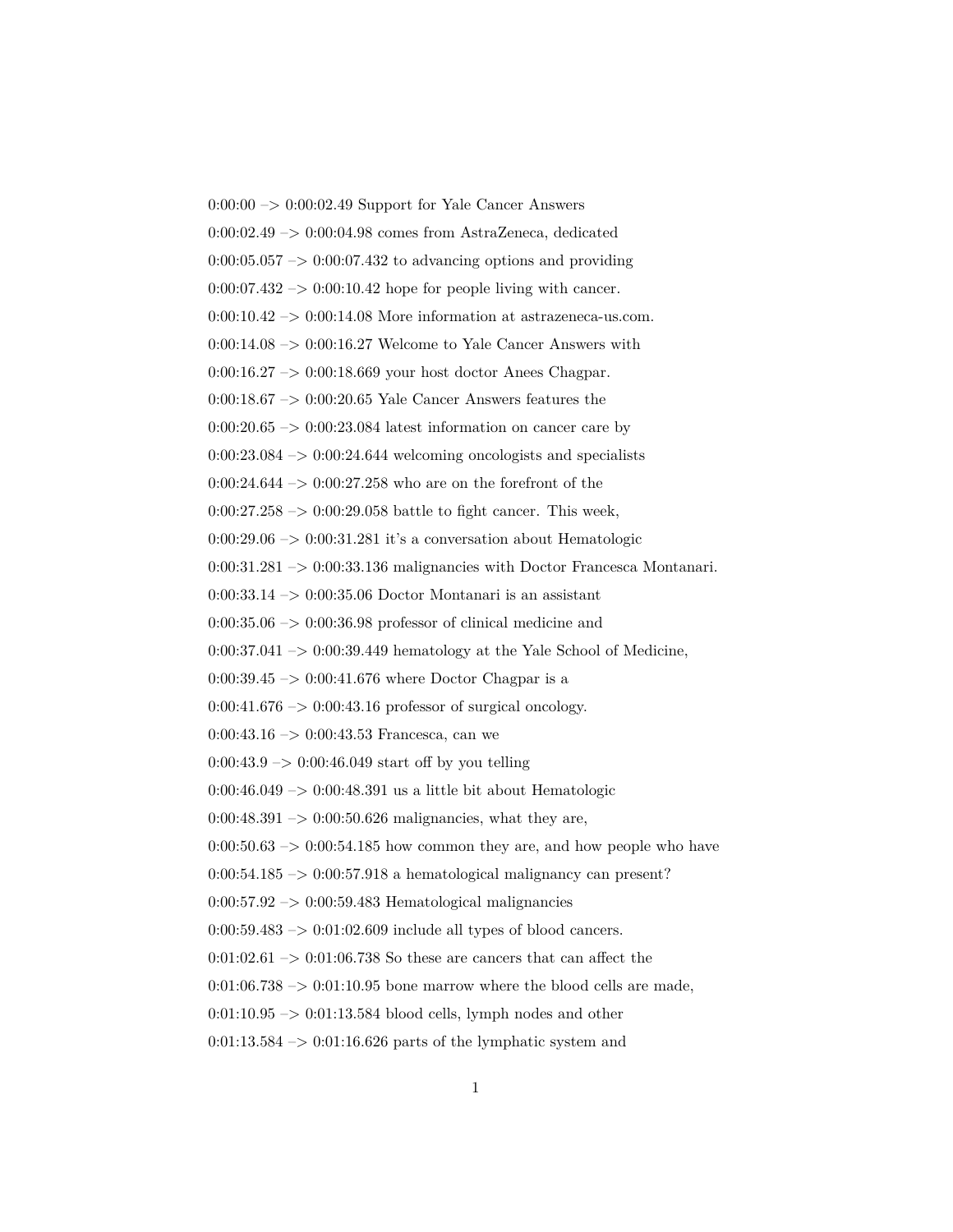$0:01:16.626 \rightarrow 0:01:18.429$  typical hematological malignancies

 $0:01:18.429 \rightarrow 0:01:21.434$  or blood cancers are leukemias,

0:01:21.44 –> 0:01:22.424 lymphomas, Myelomas,

 $0:01:22.424 \rightarrow 0:01:26.369$  and others that are rare, such as

 $0:01:26.369 \rightarrow 0:01:28.834$  myelodysplastic and Myeloproliferative disorders,

 $0:01:28.84 \rightarrow 0:01:31.3$  and these diseases represent less

 $0:01:31.3 \rightarrow 0:01:34.262$  than 10% of all the cancers,

 $0:01:34.262 \rightarrow 0:01:36.727$  and there are approximately 1.8

0:01:36.727 –> 0:01:39.773 million new cases of cancer per year

 $0:01:39.773 \rightarrow 0:01:42.67$  in the United States and approximately

 $0:01:42.67 \rightarrow 0:01:45.6$  180,000 cases of blood cancers.

 $0:01:45.6 \rightarrow 0:01:47.392$  So every 3 minutes,

 $0:01:47.392 \rightarrow 0:01:50.773$  one person in the US is diagnosed

 $0:01:50.773 \rightarrow 0:01:53.109$  with one of these diseases.

 $0:01:53.11 \rightarrow 0:01:56.547$  Approximately half of the blood

 $0:01:56.55 \rightarrow 0:01:58.975$  cancers are lymphomas which account

 $0:01:58.975 \rightarrow 0:02:01.97$  for 86,000 cases per year.

 $0:02:01.97 \rightarrow 0:02:04.425$  They are further divided in Hodgkin

 $0:02:04.425 \rightarrow 0:02:05.898$  and non Hodgkin,

 $0:02:05.9 \rightarrow 0:02:08.36$  which are the most common

 $0:02:08.36 \rightarrow 0:02:10.328$  and then Hodgkin is

 $0:02:10.33 \rightarrow 0:02:13.767$  classified into over 60 distinct subtypes.

 $0:02:13.77 \rightarrow 0:02:16.23$  So as you can imagine,

 $0:02:16.23 \rightarrow 0:02:19.8$  numbers tend to become very very small

 $0:02:19.8 \rightarrow 0:02:23.737$  for the most rare of these subtypes.

 $0:02:27.09 \rightarrow 0:02:29.55$  Leukemia is approximately 60,000 cases

0:02:29.55  $\rightarrow$  0:02:33.302 per year and less than 10% are myelomas,

 $0:02:33.302 \rightarrow 0:02:35.226$  so symptoms and manifestation

 $0:02:35.226 \rightarrow 0:02:37.6$  of these diseases can vary.

 $0:02:37.6 \rightarrow 0:02:40.645$  There is a very wide range of

 $0:02:40.645 \rightarrow 0:02:43.084$  symptoms that can be associated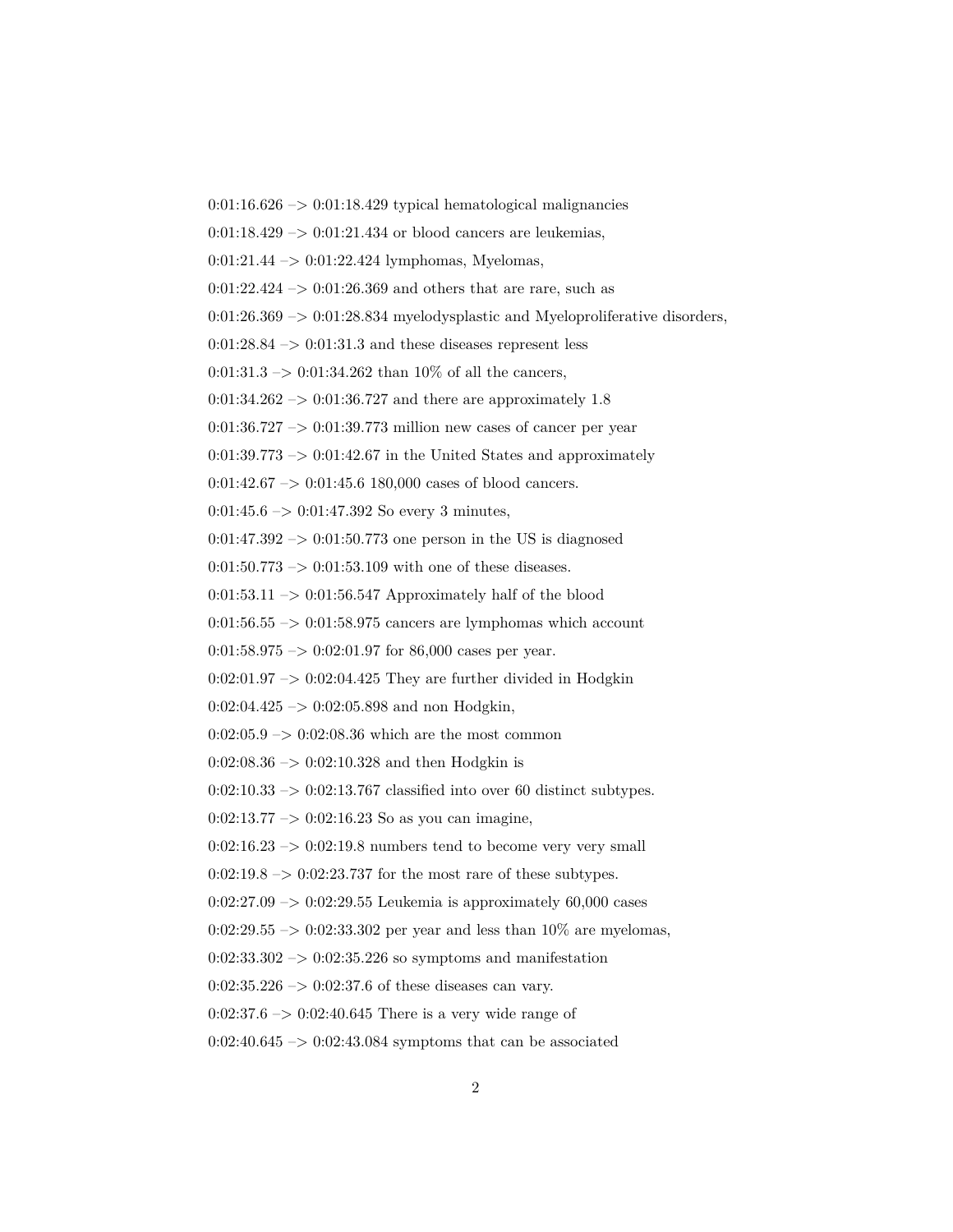$0:02:43.084 \rightarrow 0:02:46.204$  with any of these blood cancers,

 $0:02:46.21 \rightarrow 0:02:48.595$  which depends on the specific

 $0:02:48.595 \rightarrow 0:02:50.503$  disease and the localization.

 $0:02:50.51 \rightarrow 0:02:51.378$  For instance,

 $0:02:51.378 \rightarrow 0:02:53.982$  lymphoma can present with the so-called

 $0:02:53.982 \rightarrow 0:02:56.72$  constitutional symptoms,

 $0:02:56.72 \rightarrow 0:02:58.493$  which are very

 $0:02:58.493 \rightarrow 0:03:00.857$  specific, fever, chills,

 $0:03:00.86 \rightarrow 0:03:02.74$  night sweats,

 $0:03:02.74 \rightarrow 0:03:05.56$  unintentional weight loss.

 $0:03:05.56 \rightarrow 0:03:08.185$  But there are a lot of other

 $0:03:08.185 \rightarrow 0:03:10.809$  symptoms which depend on the specific

0:03:10.809  $\rightarrow$  0:03:12.697 localization of the disease.

0:03:12.7 –> 0:03:13.408 For instance,

 $0:03:13.408 \rightarrow 0:03:15.532$  there are lymphomas that like to

 $0:03:15.532 \rightarrow 0:03:17.739$  affect the gastrointestinal tract,

 $0:03:17.74 \rightarrow 0:03:19.84$  and they cause gastrointestinal disturbances.

 $0:03:19.84 \rightarrow 0:03:21.905$  Other lymphoma can involve the

 $0:03:21.905 \rightarrow 0:03:24.46$  eye or the structures around the

 $0:03:24.46 \rightarrow 0:03:26.56$  eye causing trouble with vision,

 $0:03:26.56 \rightarrow 0:03:29.08$  or they can affect the skin.

 $0:03:29.08 \rightarrow 0:03:31.18$  And as you can imagine,

 $0:03:31.18 \rightarrow 0:03:34.12$  depending upon the organ that is involved,

 $0:03:34.12 \rightarrow 0:03:37.33$  you can have very different symptoms.

 $0:03:37.33 \rightarrow 0:03:39.365$  Leukemia tends to present with

 $0:03:39.365 \rightarrow 0:03:41.912$  symptoms related to the bone marrow

 $0:03:41.912 \rightarrow 0:03:44.087$  involvement and the cytopenias such

 $0:03:44.087 \rightarrow 0:03:46.66$  as fatigue from the anemia,

 $0:03:46.66 \rightarrow 0:03:48.4$  bleeding from low platelets,

 $0:03:48.4 \rightarrow 0:03:51.01$  infection from low blood white cell

 $0:03:51.087 \rightarrow 0:03:53.493$  count and multiple myeloma also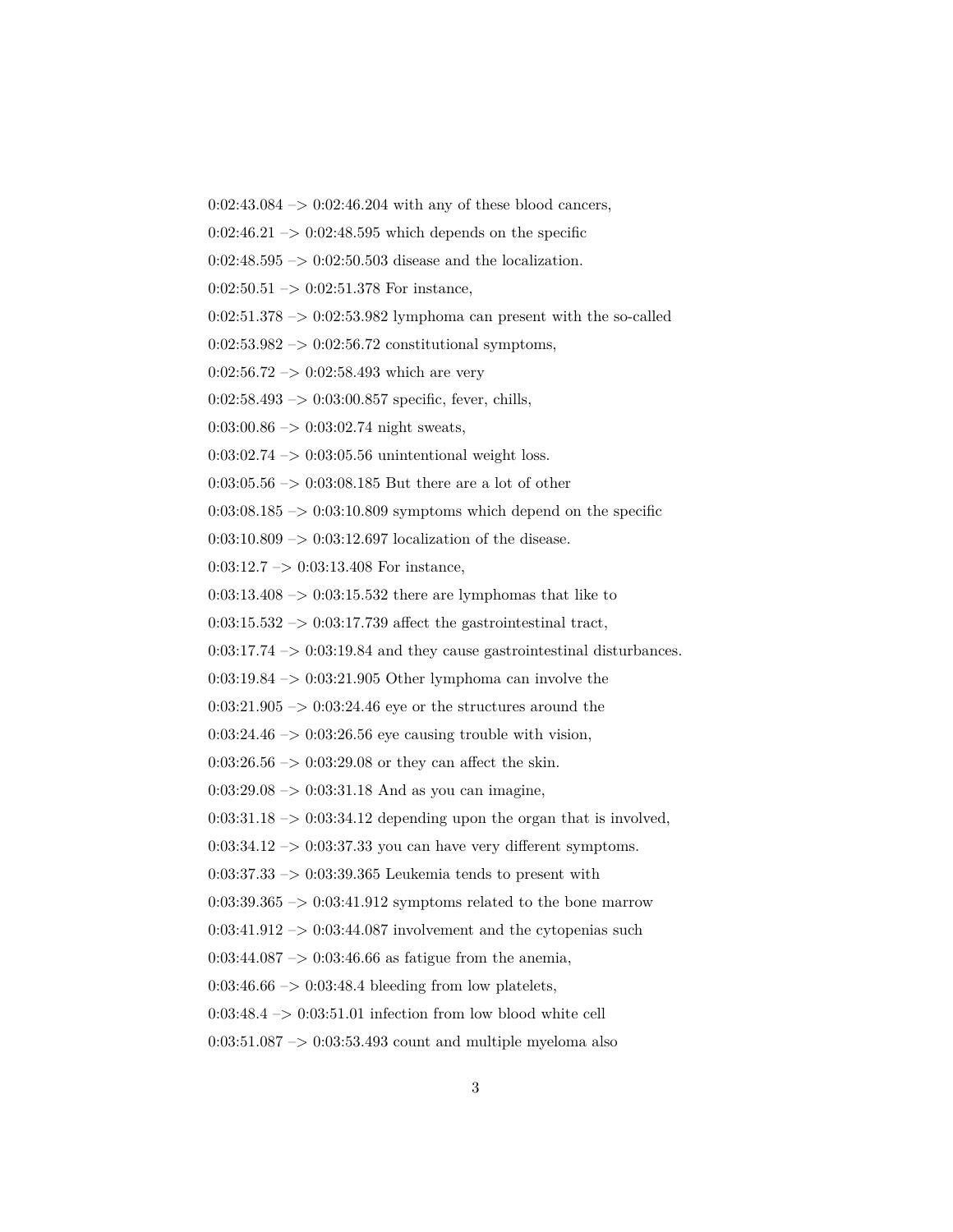$0:03:53.493 \rightarrow 0:03:55.989$  can present with fatigue from anemia,  $0:03:55.99 \rightarrow 0:03:57.542$  infection and bone pain.  $0:03:57.542 \rightarrow 0:04:01.069$  But bone pain is a more distinct  $0:04:01.07 \rightarrow 0:04:03.737$  sign of a multiple myeloma as  $0:04:03.737 \rightarrow 0:04:06.655$  it involves the bone structure and  $0:04:06.655 \rightarrow 0:04:08.919$  can cause pathological fractures.  $0:04:08.92 \rightarrow 0:04:11.536$  Lethargy and other gastrointestinal  $0:04:11.536 \rightarrow 0:04:13.871$  symptoms related to the hypercalcemia  $0:04:13.871 \rightarrow 0:04:16.937$  also can be present at presentation.  $0.04:17.42 \rightarrow 0.04:20.372$  That seems like just an amazing  $0:04:20.372 \rightarrow 0:04:23.421$  potpourri of symptoms and  $0:04:23.421 \rightarrow 0:04:26.373$  sites that these blood cancers  $0:04:26.373 \rightarrow 0:04:29.22$  can harbor in so how  $0:04:29.22 \rightarrow 0:04:32.993$  do patients find out that they have  $0:04:32.993 \rightarrow 0:04:35.348$  one of these hematologic malignancies?  $0:04:35.35 \rightarrow 0:04:39.27$  It seems like they can be  $0:04:39.27 \rightarrow 0:04:43.19$  anywhere from your bone marrow to your eyes,  $0:04:43.19 \rightarrow 0:04:44.99$  to your gastrointestinal tract,  $0:04:44.99 \rightarrow 0:04:47.69$  and the symptoms can be completely 0:04:47.761  $\rightarrow$  0:04:50.63 nonspecific, like a little bit of  $0:04:50.63 \rightarrow 0:04:53.4$  fatigue to having visual loss  $0:04:53.4 \rightarrow 0:04:55.928$  or gastrointestinal problems.  $0.04:55.93 \rightarrow 0.05:01.117$  So how is the diagnosis actually made?  $0:05:06.23 \rightarrow 0:05:09.527$  It depends on the various scenarios.  $0:05:11.036 \rightarrow 0:05:13.546$  Some of these blood cancers  $0:05:13.546 \rightarrow 0:05:16.138$  tend to be  $0:05:16.14 \rightarrow 0:05:19.916$  very slow growing and might be picked up  $0:05:19.92 \rightarrow 0:05:20.428$  incidentally,  $0:05:20.428 \rightarrow 0:05:22.968$  just performing some routine blood  $0:05:22.968 \rightarrow 0:05:25.924$  work by the primary care physician  $0:05:25.924 \rightarrow 0:05:28.885$  on occasion of the well being visit.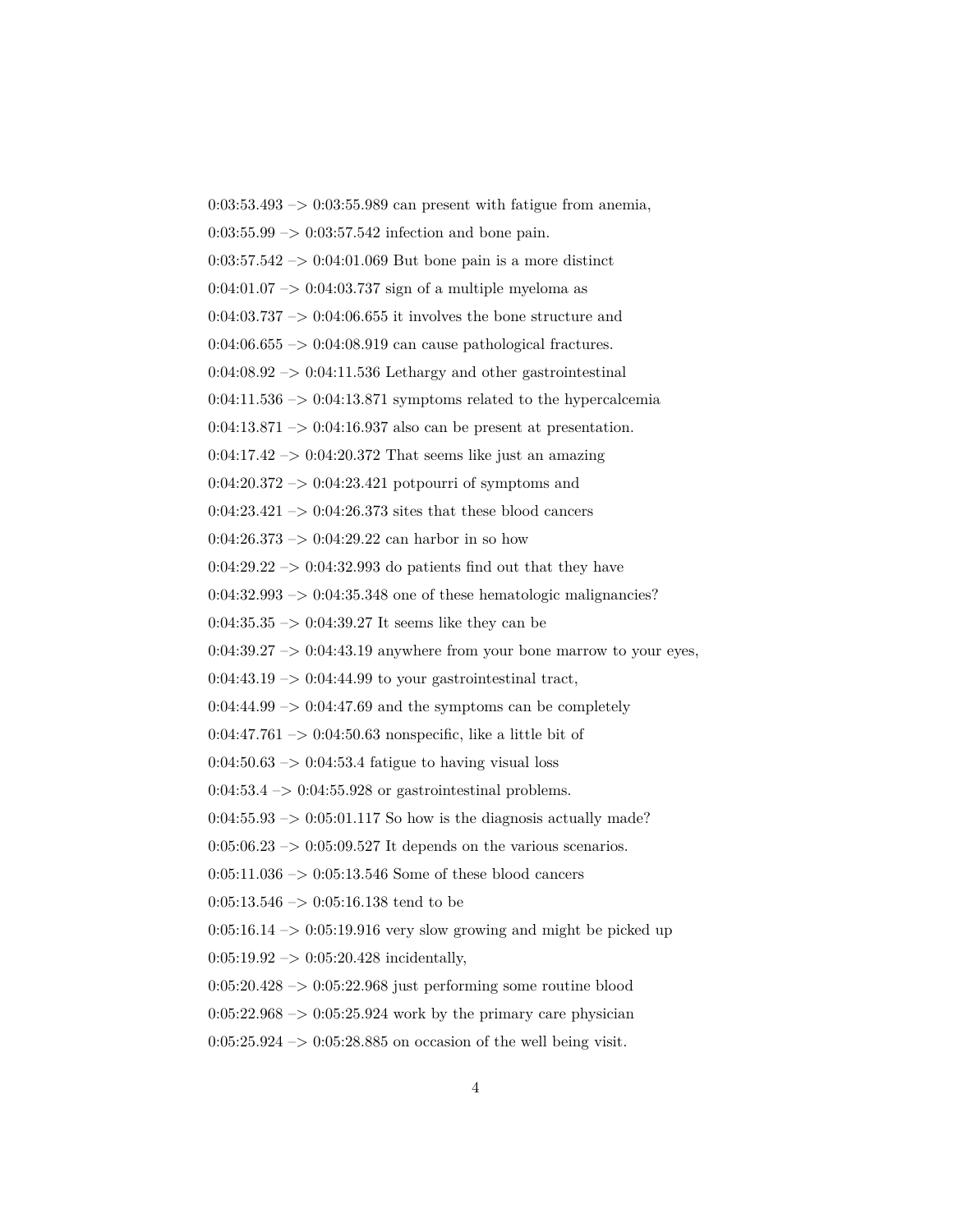$0:05:28.89 \rightarrow 0:05:32.173$  So finding a new presence of  $0:05:32.173 \rightarrow 0:05:34.655$  increased protein in the blood  $0:05:34.655 \rightarrow 0:05:37.12$  might raise the suspicion of myeloma  $0:05:37.12 \rightarrow 0:05:41.008$  and determine additional  $0:05:41.008 \rightarrow 0:05:43.6$  testing that eventually lead  $0:05:43.701 \rightarrow 0:05:46.809$  to the diagnosis and in other  $0:05:46.809 \rightarrow 0:05:50.062$  cases the symptoms can be more  $0:05:50.062 \rightarrow 0:05:52.752$  prominent and therefore as part  $0:05:52.752 \rightarrow 0:05:56.016$  of the initial investigation by  $0:05:56.016 \rightarrow 0:05:59.308$  the primary care physician,  $0:05:59.31 \rightarrow 0:06:01.266$  certain signs and symptoms  $0:06:01.266 \rightarrow 0:06:04.2$  might be detected that raise a  $0:06:04.29 \rightarrow 0:06:06.35$  flag for this condition,  $0:06:06.35 \rightarrow 0:06:07.859$  and further evaluation 0:06:07.859 –> 0:06:09.368 include imaging studies and  $0:06:09.37 \rightarrow 0:06:12.97$  more in depth blood work  $0:06:12.97 \rightarrow 0:06:15.623$  and eventually valuation by a blood  $0:06:15.623 \rightarrow 0:06:18.929$  cancer specialist and so once that  $0.06:18.93 \rightarrow 0.06:22.038$  happens, once they come to  $0.06:22.038 \rightarrow 0.06:26.47$  you as a blood cancer specialist,  $0.06:26.47 \rightarrow 0.06:29.68$  what's the next thing that happens?  $0:06:29.68 \rightarrow 0:06:31.108$  So typically we 0:06:31.11  $\rightarrow$  0:06:34.393 do really need to run a 0:06:34.393 –> 0:06:36.81 little bit more of a work up,  $0.06:36.81 \rightarrow 0.06:39.18$  and that includes imaging studies,  $0:06:39.18 \rightarrow 0:06:43.455$  which can be anything from MRI or CT scan, 0:06:43.46  $\rightarrow$  0:06:46.956 even a newer form of CAT scan  $0:06:46.956 \rightarrow 0:06:50.479$  that is called PET Scan where we  $0.06:50.479 \rightarrow 0.06:54.046$  use glucose to track down in the  $0:06:54.046 \rightarrow 0:06:57.252$  body where there is an increase in  $0.06:57.252 \rightarrow 0.06:59.95$  the metabolic activity that may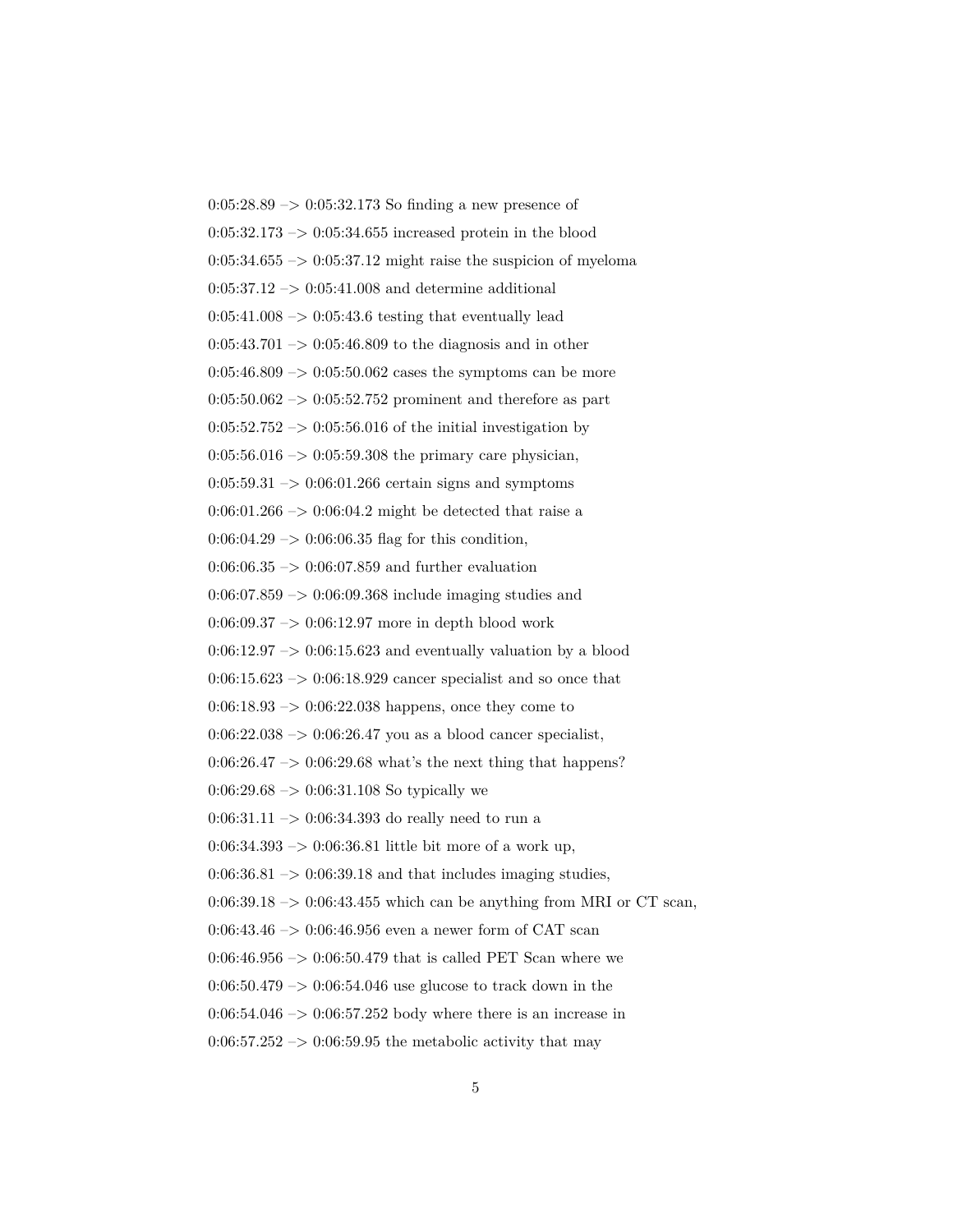$0:06:59.95 \rightarrow 0:07:03.31$  reveal the presence of a cancer.  $0.07:03.31 \rightarrow 0.07:05.582$  And ultimately the diagnosis  $0:07:05.582 \rightarrow 0:07:08.422$  is made through a pathology,  $0:07:08.43 \rightarrow 0:07:13.334$  so we would need a tissue sample either  $0:07:13.334 \rightarrow 0:07:19.357$  from a lymph node or from the bone marrow.  $0:07:19.36 \rightarrow 0:07:23.217$  Or sometimes a blood sample is  $0:07:23.217 \rightarrow 0:07:26.599$  sufficient where we do run specific  $0:07:26.599 \rightarrow 0:07:30.386$  tests to detect these diseases and  $0:07:30.493 \rightarrow 0:07:34.213$  once we have a pathological confirmation  $0:07:34.213 \rightarrow 0:07:37.752$  then other tests might be warranted  $0:07:37.752 \rightarrow 0:07:41.434$  depending on the nature of the disease  $0:07:41.434 \rightarrow 0:07:45.777$  and typically this test helps us with 0:07:45.777 –> 0:07:48.257 prognostication and with staging.  $0:07:49.22 \rightarrow 0:07:51.746$  Let's talk about that.  $0:07:51.75 \rightarrow 0:07:53.85$  How do we determine prognosis?  $0:07:53.85 \rightarrow 0:07:55.89$  And in general, what is the  $0:07:55.89 \rightarrow 0:07:57.25$  prognosis of these hematological  $0:07:57.315 \rightarrow 0:07:58.899$  malignancies, understanding,  $0:07:58.9 \rightarrow 0:08:01.372$  however, that this is a  $0:08:01.372 \rightarrow 0:08:03.525$  varied group of diseases that  $0:08:03.525 \rightarrow 0:08:06.057$  are lumped into this basket term.  $0:08:07.45 \rightarrow 0:08:11.522$  Right, so there is a lot of variability  $0.08:11.522 \rightarrow 0.08:15.65$  in the behavior of these diseases,  $0:08:15.65 \rightarrow 0:08:19.857$  and as we have improved our knowledge  $0:08:19.857 \rightarrow 0:08:23.366$  in the biology and mechanism  $0:08:23.366 \rightarrow 0:08:26.53$  that drives these diseases,  $0:08:26.53 \rightarrow 0:08:31.549$  we have a very complex way to  $0:08:31.549 \rightarrow 0:08:35.28$  assess prognosis and prognosis  $0.08:35.28 \rightarrow 0.08:40.67$  typically depends on very general 0:08:40.67 –> 0:08:42.176 information  $0:08:42.176 \rightarrow 0:08:45.188$  such as the burden of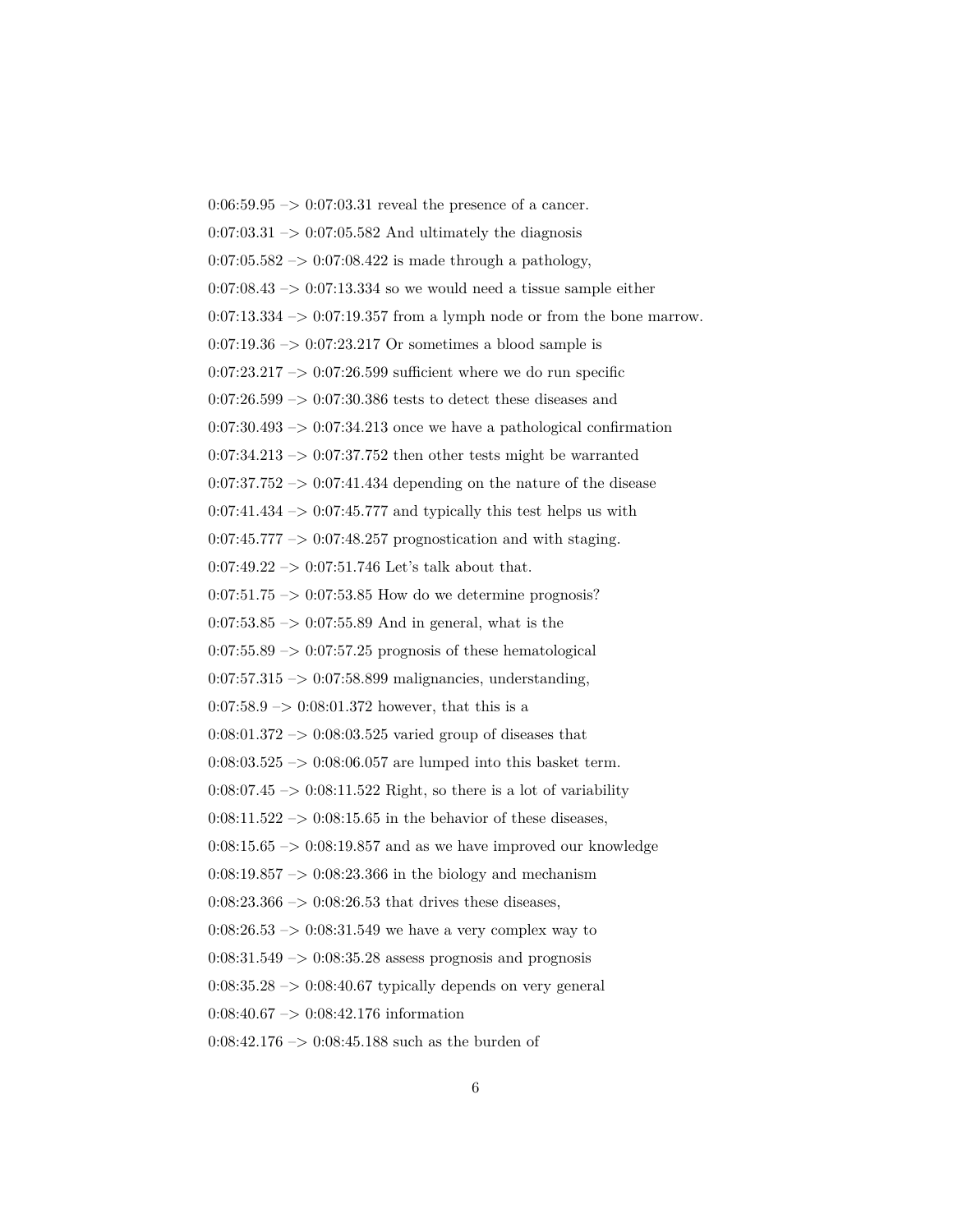$0:08:45.188 \rightarrow 0:08:47.22$  disease at presentation, and  $0.08:47.22 \rightarrow 0.08:49.8$  the performance status of the  $0.08:49.8 \rightarrow 0.08:53.586$  patient plays a big role and  $0:08:53.586 \rightarrow 0:08:56.356$  the presence of comorbidities or  $0:08:56.356 \rightarrow 0:08:59.778$  end organ damage from the disease,  $0:08:59.78 \rightarrow 0:09:05.716$  and then there are other markers that we  $0:09:05.72 \rightarrow 0:09:09.17$  gather from the pathology evaluation  $0:09:09.17 \rightarrow 0:09:12.735$  and from the genetic makeup through  $0:09:12.735 \rightarrow 0:09:16.239$  molecular studies and based on each  $0:09:16.239 \rightarrow 0:09:19.536$  disease as a specific list of  $0:09:19.536 \rightarrow 0:09:22.572$  features that we pay attention to  $0:09:22.58 \rightarrow 0:09:25.31$  when we determine the risk  $0:09:25.31 \rightarrow 0:09:26.948$  stratification and ultimately  $0:09:26.948 \rightarrow 0:09:29.89$  based on all this information,  $0:09:29.89 \rightarrow 0:09:32.695$  we determine what is the 0:09:32.695 –> 0:09:34.378 best treatment approach. 0:09:35.67  $\rightarrow$  0:09:39.065 What is the treatment  $0.09:39.065 \rightarrow 0.09:41.29$  approach for these cancers  $0:09:41.29 \rightarrow 0:09:42.826$  in general?  $0:09:42.826 \rightarrow 0:09:46.4$  The type of approach is very variable.  $0:09:46.4 \rightarrow 0:09:51.026$  So first of all, the most important 0:09:51.026 –> 0:09:55.593 point that I'd like to make is that, 0:09:55.6  $\rightarrow$  0:09:58.426 as I mentioned, the behavior of  $0.09:58.426 \rightarrow 0.10:01.22$  blood cancer is very variable.  $0:10:01.22 \rightarrow 0:10:04.148$  There are blood cancers that are  $0:10:04.148 \rightarrow 0:10:06.9$  very indolent and slow growing.  $0:10:06.9 \rightarrow 0:10:09.89$  And we don't necessarily start  $0:10:09.89 \rightarrow 0:10:11.684$  treatment upon diagnosis.  $0:10:11.69 \rightarrow 0:10:14.09$  These diseases are considered  $0:10:14.09 \rightarrow 0:10:17.088$  generally not curable, but very,  $0:10:17.088 \rightarrow 0:10:19.484$  very manageable and treatable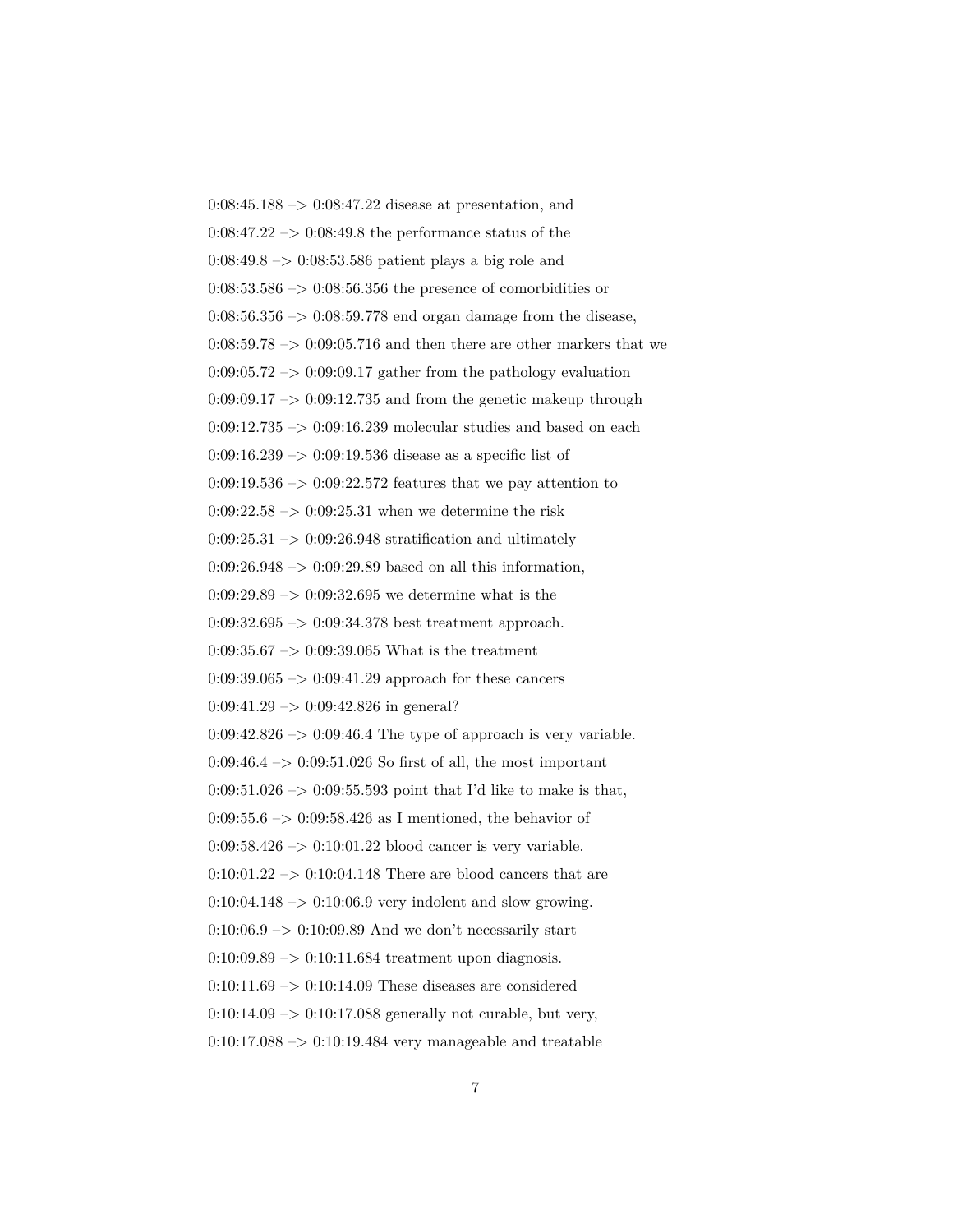$0:10:19.484 \rightarrow 0:10:21.88$  with certain drugs.

 $0:10:21.88 \rightarrow 0:10:26.092$  And the most important thing upon

 $0:10:26.092 \rightarrow 0:10:30.909$  diagnosis is determining if a patient

 $0:10:30.909 \rightarrow 0:10:34.683$  requires treatment or can be watched.

 $0:10:34.69 \rightarrow 0:10:36.87$  We call that

0:10:36.87  $\rightarrow$  0:10:38.505 watchful monitoring,

 $0:10:38.51 \rightarrow 0:10:41.78$  and once there is an indication

 $0:10:41.78 \rightarrow 0:10:43.96$  when therapy is warranted,

 $0:10:43.96 \rightarrow 0:10:48.88$  then the decision of which kind of therapy

 $0:10:48.88 \rightarrow 0:10:53.597$  depends on the specific type of disease,

 $0:10:53.6 \rightarrow 0:10:55.825$  the staging of the disease,

 $0:10:55.825 \rightarrow 0:10:57.605$  and the predicted behavior,

 $0:10:57.61 \rightarrow 0:11:00.396$  which is usually based on the genetic

 $0:11:00.396 \rightarrow 0:11:03.388$  makeup of the specific blood cancer.

 $0:11:03.39 \rightarrow 0:11:05.17$  Another important factor that

 $0:11:05.17 \rightarrow 0:11:07.84$  helps the decision about the best

 $0:11:07.911 \rightarrow 0:11:10.096$  strategy is based on patients

 $0:11:10.096 \rightarrow 0:11:12.281$  characteristics such as the age,

 $0:11:12.29 \rightarrow 0:11:13.625$  the performance status,

 $0:11:13.625 \rightarrow 0:11:15.85$  the presence of medical conditions

 $0:11:15.85 \rightarrow 0:11:17.86$  which might have an impact

 $0:11:17.86 \rightarrow 0:11:19.87$  on the tolerability of the

 $0:11:19.953 \rightarrow 0:11:22.077$  treatment and if transplant,

 $0:11:22.08 \rightarrow 0:11:25.428$  if bone marrow transplant can be

 $0:11:25.43 \rightarrow 0:11:26.693$  used for that

 $0:11:26.693 \rightarrow 0:11:27.956$  specific patient,

 $0:11:27.96 \rightarrow 0:11:30.48$  as part of the treatment strategy.

 $0:11:30.48 \rightarrow 0:11:33.006$  Another factor that is very important is

 $0:11:33.01 \rightarrow 0:11:35.3$  a patients preference now that

 $0:11:35.3 \rightarrow 0:11:37.59$  we have multiple therapy options

 $0:11:37.66 \rightarrow 0:11:39.6$  which offer similar results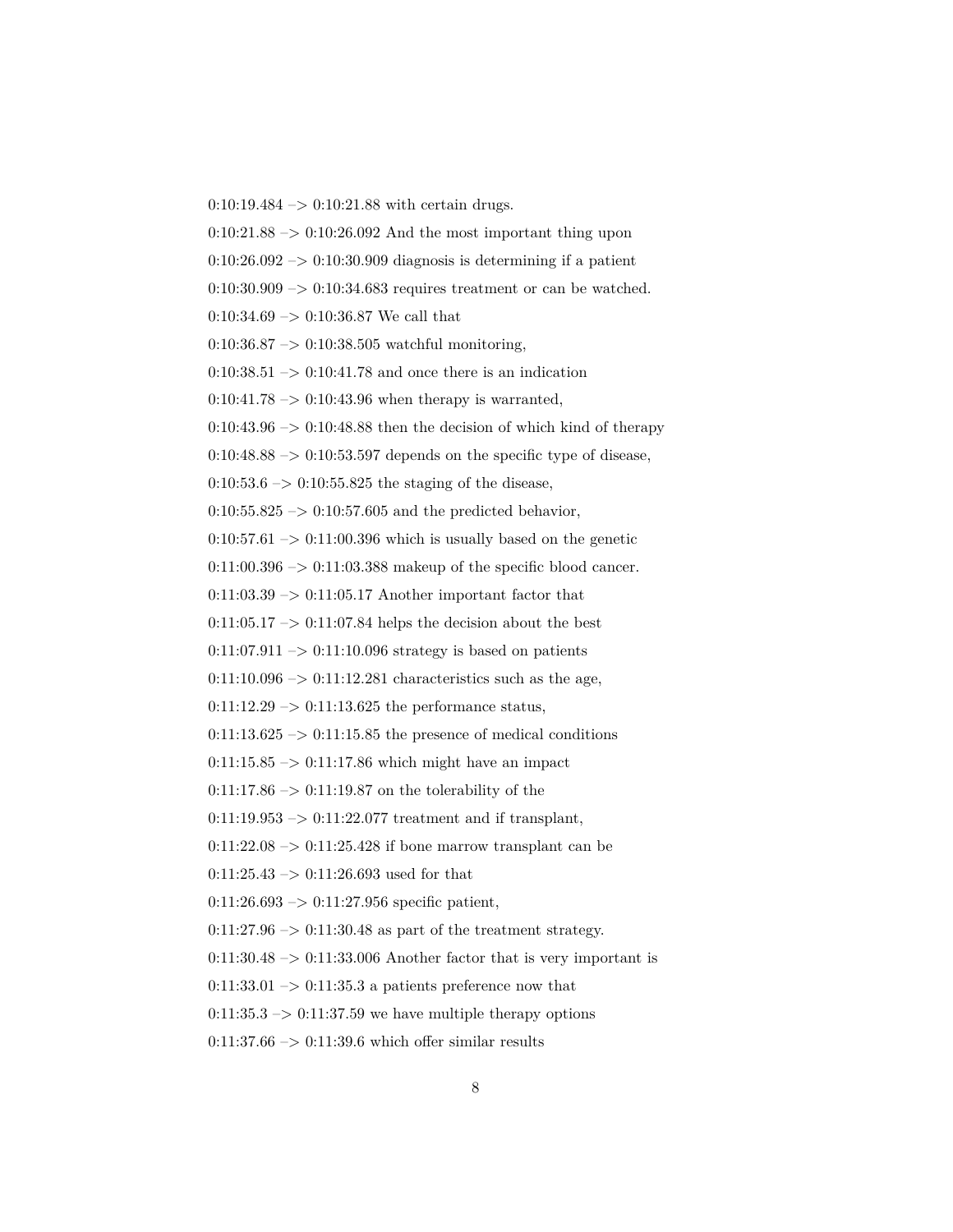$0:11:39.6 \rightarrow 0:11:42.821$  in the long term but differ in  $0:11:42.821 \rightarrow 0:11:44.831$  terms of administration  $0:11:44.831 \rightarrow 0:11:47.071$  modality and side effects profile.  $0:11:47.071 \rightarrow 0:11:49.456$  Patient preference might play a  $0:11:49.456 \rightarrow 0:11:52.217$  big role in the final decision.  $0:11:55.26 \rightarrow 0:11:58.49$  During the past year there is another 0:11:58.49 –> 0:12:01.806 factor that has played  $0:12:01.806 \rightarrow 0:12:05.026$  a big role in our decision making,  $0:12:05.03 \rightarrow 0:12:07.82$  which has been the COVID pandemic.  $0:12:07.82 \rightarrow 0:12:10.898$  So having an aggressive blood cancer  $0:12:10.898 \rightarrow 0:12:13.857$  that requires treatment and has not  $0:12:13.857 \rightarrow 0:12:16.72$  had any variation.  $0:12:16.72 \rightarrow 0:12:18.978$  But because of the presence of the COVID pandemic,  $0:12:18.98 \rightarrow 0:12:21.35$  for those diseases that are  $0:12:21.35 \rightarrow 0:12:23.728$  more indolent and not immediately  $0:12:23.728 \rightarrow 0:12:25.17$  life threatening,  $0:12:25.17 \rightarrow 0:12:28.182$  we have been shifted away from  $0:12:28.182 \rightarrow 0:12:30.913$  using certain drugs or certain  $0:12:30.913 \rightarrow 0:12:34.663$  strategies to maintain the disease in  $0:12:34.663 \rightarrow 0:12:38.06$  remission for longer period of time.  $0:12:38.06 \rightarrow 0:12:40.508$  Unless there was an overall survival 0:12:40.508 –> 0:12:43.148 benefit in order to minimize the  $0:12:43.148 \rightarrow 0:12:45.944$  risks of increasing the severity and  $0:12:45.944 \rightarrow 0:12:48.338$  mortality from the infection.  $0:12:50.605 \rightarrow 0:12:53.79$  There's a few points there that you  $0:12:53.882 \rightarrow 0:12:56.514$  mentioned that I want to pick up  $0:12:56.514 \rightarrow 0:12:59.79$  on and the first is that some of  $0:12:59.79 \rightarrow 0:13:01.84$  these diseases are fairly indolent  $0:13:01.92 \rightarrow 0:13:04.12$  and may not require treatment.  $0:13:04.12 \rightarrow 0:13:05.816$  This kind of expectant 0:13:05.816 –> 0:13:07.088 watchful waiting approach.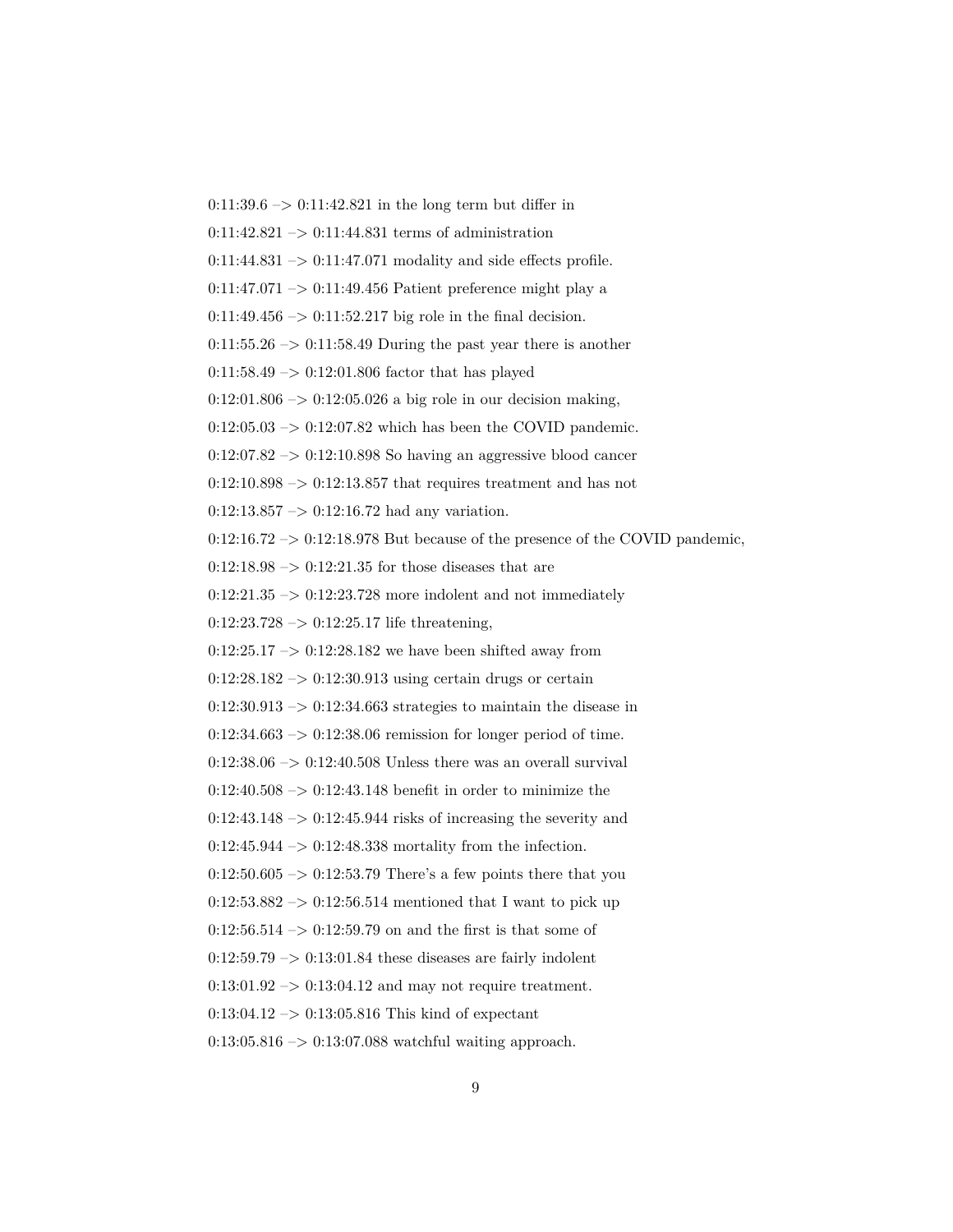$0:13:07.09 \rightarrow 0:13:09.215$  How do you determine whether  $0:13:09.215 \rightarrow 0:13:11.34$  that's the case for patients,  $0:13:11.34 \rightarrow 0:13:13.61$  particularly when you mentioned that  $0:13:13.61 \rightarrow 0:13:16.84$  many of these cancers are not quote  $0:13:16.84 \rightarrow 0:13:19.04$  curable but they are manageable?  $0:13:19.04 \rightarrow 0:13:22.67$  And do patients get some anxiety over  $0:13:22.67 \rightarrow 0:13:26.66$  the idea that they may have a cancer  $0:13:26.66 \rightarrow 0:13:29.708$  that were simply watching?  $0:13:29.71 \rightarrow 0:13:32.77$  It's very important to have that  $0:13:32.77 \rightarrow 0:13:35.405$  clear communication with the patient  $0:13:35.405 \rightarrow 0:13:37.445$  that initiating treatment earlier 0:13:37.445  $\rightarrow$  0:13:41.053 for this kind of cancer does not  $0:13:41.053 \rightarrow 0:13:43.488$  necessarily translate in a prolongation  $0:13:43.488 \rightarrow 0:13:46.492$  of their life expectancy and the  $0:13:46.492 \rightarrow 0:13:50.09$  goal of the treatment in their case  $0:13:50.09 \rightarrow 0:13:52.826$  is to minimize the toxicity related  $0:13:52.826 \rightarrow 0:13:56.445$  to the use of certain agents and  $0:13:56.445 \rightarrow 0:13:59.847$  maximizing the effect in terms of  $0:13:59.847 \rightarrow 0:14:03.526$  allowing them to live their normal life  $0.14:03.526$  ->  $0.14:06.57$  without having any side effects from  $0.14:06.57 \rightarrow 0.14:09.66$  either the treatment or the disease.  $0:14:10.62 \rightarrow 0:14:12.61$  So important to  $0:14:12.61 \rightarrow 0:14:13.804$  have good communication. 0:14:13.81  $\rightarrow$  0:14:16.216 We're going to learn a  $0:14:16.216 \rightarrow 0:14:17.82$  lot more about hematological  $0:14:17.889 \rightarrow 0:14:20.043$  malignancies right after we take a  $0:14:20.043 \rightarrow 0:14:22.589$  short break for a medical minute.  $0:14:22.59 \rightarrow 0:14:25.376$  Please stay tuned to learn more with  $0:14:25.38 \rightarrow 0:14:26.706$  my guest Doctor 0:14:26.706 –> 0:14:28.474 Francesca Montanari. 0:14:28.474 –> 0:14:30.6 Support for Yale Cancer Answers comes from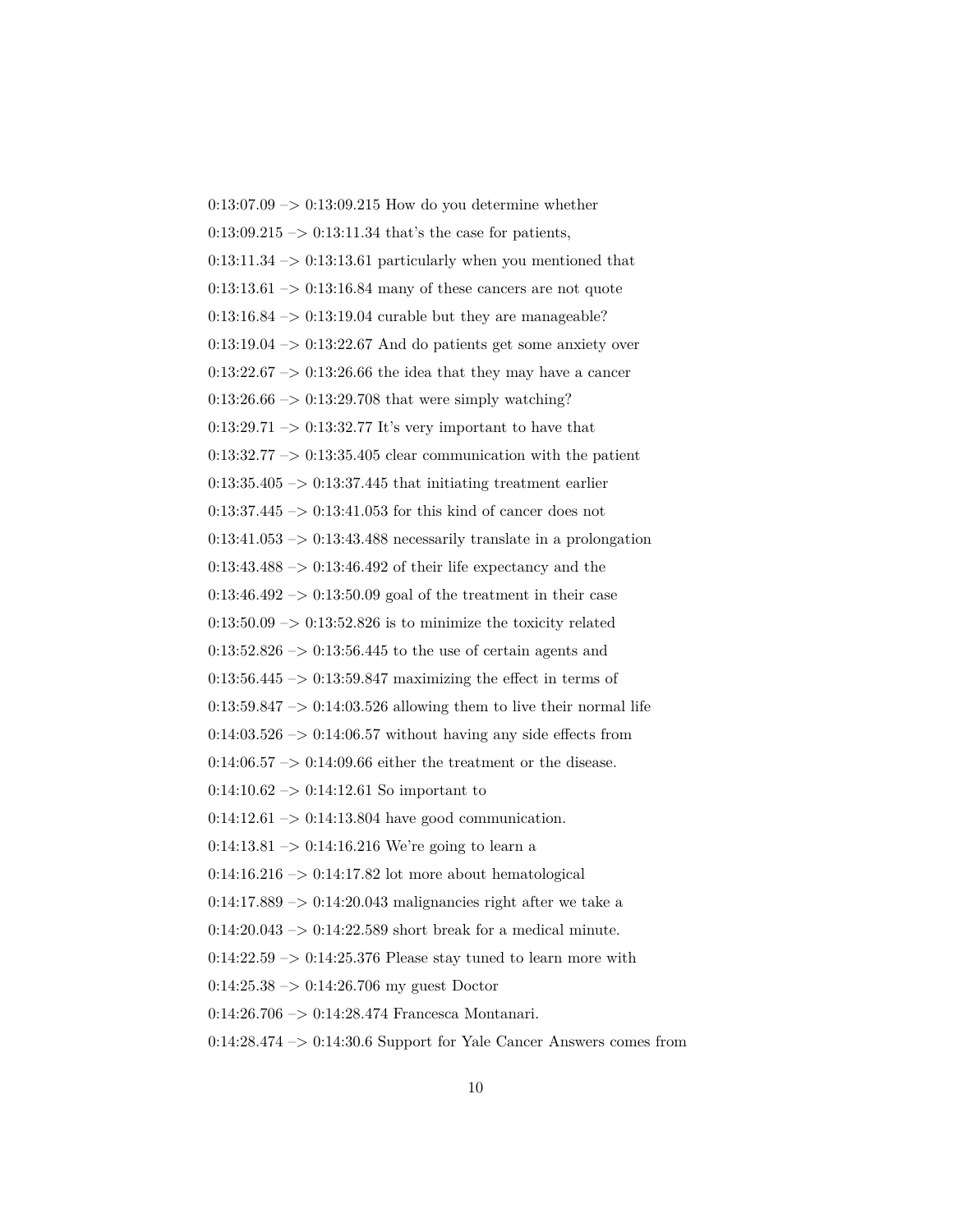$0:14:30.6 \rightarrow 0:14:32.42$  AstraZeneca, working to eliminate  $0:14:32.42 \rightarrow 0:14:34.558$  cancer as a cause of death. 0:14:34.56 –> 0:14:37.948 Learn more at astrazeneca-us.com.  $0:14:37.95 \rightarrow 0:14:39.805$  This is a medical minute  $0:14:39.805 \rightarrow 0:14:41.66$  about head and neck cancers,  $0:14:41.66 \rightarrow 0:14:43.575$  although the percentage of oral  $0:14:43.575 \rightarrow 0:14:45.91$  and head and neck cancer patients  $0:14:45.91 \rightarrow 0:14:48.353$  in the United States is only about  $0:14:48.353 \rightarrow 0:14:50.3025\%$  of all diagnosed cancers,  $0.14:50.302 \rightarrow 0.14:52.292$  there are challenging side effects  $0:14:52.292 \rightarrow 0:14:53.739$  associated with these types  $0:14:53.739 \rightarrow 0:14:55.384$  of cancer and their treatment.  $0:14:55.39 \rightarrow 0:14:57.006$  Clinical trials are currently  $0:14:57.006 \rightarrow 0:14:59.026$  underway to test innovative new  $0:14:59.026 \rightarrow 0:15:00.95$  treatments for head and neck cancers,  $0:15:00.95 \rightarrow 0:15:02.96$  and in many cases less radical  $0:15:02.96 \rightarrow 0:15:05.4$  surgeries are able to preserve nerves,  $0.15:05.4 \rightarrow 0.15:07.626$  arteries and muscles in the neck,  $0.15:07.63 \rightarrow 0.15:09.6$  enabling patients to move, speak,  $0:15:09.6 \rightarrow 0:15:12.576$  breathe and eat normally after surgery.  $0:15:12.58 \rightarrow 0:15:14.564$  More information is available  $0:15:14.564 \rightarrow 0:15:15.556$  at yalecancercenter.org.  $0:15:15.56 \rightarrow 0:15:18.548$  You're listening to Connecticut Public Radio.  $0:15:19.53 \rightarrow 0:15:21.888$  Welcome back to Yale Cancer Answers.  $0:15:21.89 \rightarrow 0:15:24.256$  This is doctor Anees Chagpar  $0:15:24.256 \rightarrow 0:15:26.622$  and I'm joined tonight by my 0:15:26.622 –> 0:15:28.194 guest doctor Francesca Montanari.  $0:15:28.2 \rightarrow 0:15:31.161$  We're talking about the care of patients  $0:15:31.161 \rightarrow 0:15:32.84$  with hematologic malignacies and  $0:15:32.84 \rightarrow 0:15:34.94$  Francesca right before the break we  $0:15:34.94 \rightarrow 0:15:37.639$  were talking about the fact that these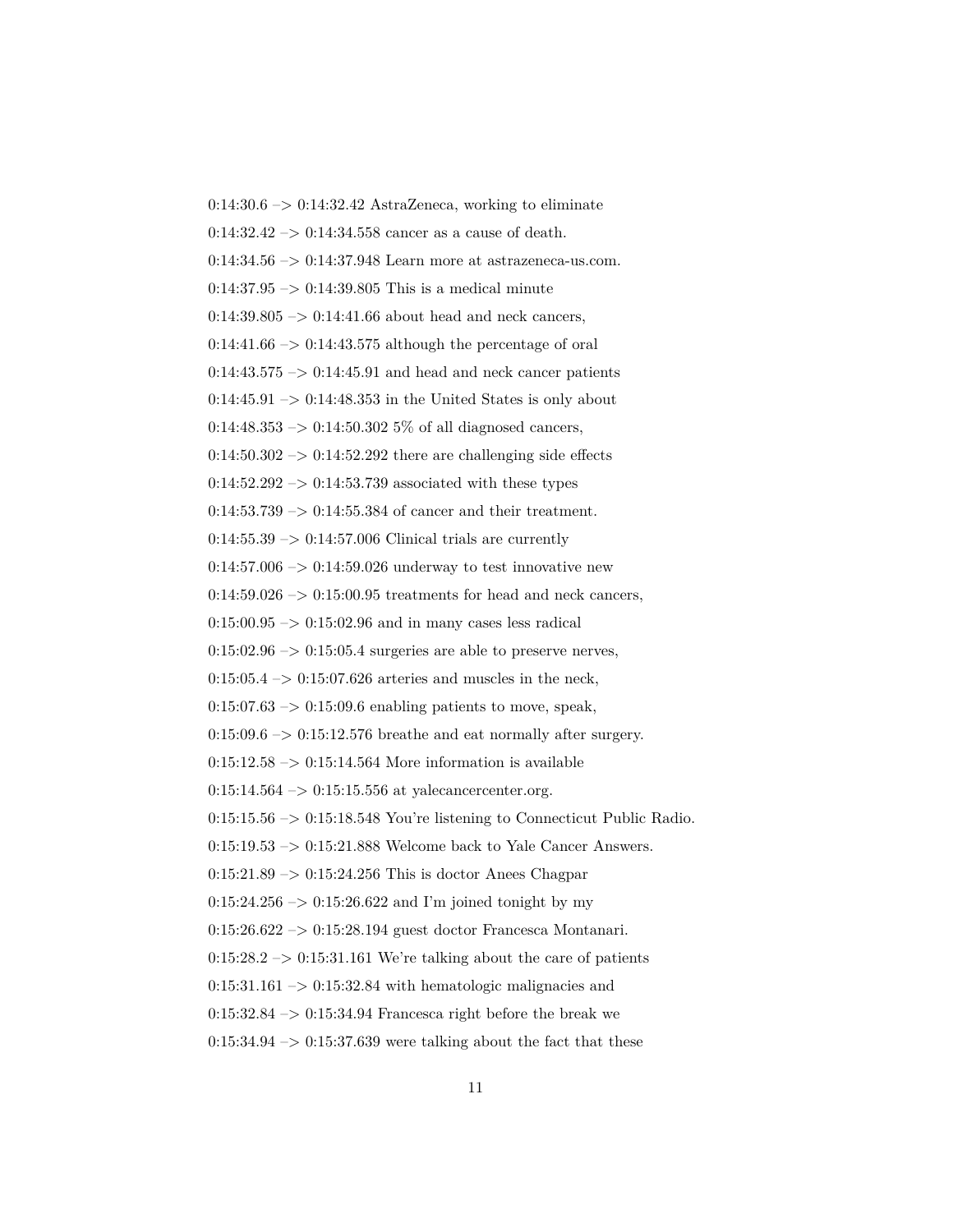$0:15:37.639 \rightarrow 0:15:39.619$  hematologic malignancies are so varied,  $0.15:39.62 \rightarrow 0.15:42.78$  varied in terms of where they present,  $0:15:42.78 \rightarrow 0:15:45.924$  some being in the bone marrow,  $0:15:45.93 \rightarrow 0:15:47.9$  some being in the lymph nodes,  $0:15:47.9 \rightarrow 0:15:50.648$  some being organs like  $0:15:50.65 \rightarrow 0:15:53.586$  eyes and GI track and bone and other  $0:15:53.586 \rightarrow 0:15:56.288$  places, they are varied in terms of  $0:15:56.288 \rightarrow 0:15:58.648$  their clinical presentation and the  $0:15:58.648 \rightarrow 0:16:01.3$  symptoms that they cause  $0.16:01.3 \rightarrow 0.16:03.777$  in terms of their clinical course. 0:16:03.777 –> 0:16:06.039 Some being very indolent and slow  $0:16:06.039 \rightarrow 0:16:08.565$  growing such that they wouldn't even  $0:16:08.565 \rightarrow 0:16:10.329$  warrant necessarily treatment and  $0:16:10.329 \rightarrow 0:16:12.749$  others being far more aggressive.  $0:16:12.75 \rightarrow 0:16:15.459$  Can you tell us a little bit  $0:16:15.459 \rightarrow 0:16:17.43$  more about the cancers,  $0:16:17.43 \rightarrow 0:16:18.854$  specifically what you treat?  $0:16:18.854 \rightarrow 0:16:20.99$  Is there a certain type of  $0.16:21.063 \rightarrow 0.16:23.01$  these hematologic malignancies  $0:16:23.01 \rightarrow 0:16:24.23$  that you specialize in?  $0:16:25.43 \rightarrow 0:16:29.83$  Yes, so in terms of blood cancer  $0:16:29.83 \rightarrow 0:16:32.83$  my research interest has 0:16:32.83 –> 0:16:36.43 always been on the lymphoma side.  $0.16:36.43 \rightarrow 0.16:39.2$  So lymphomas by themselves 0:16:39.2 –> 0:16:41.97 constitute the  $0:16:42.073 \rightarrow 0:16:45.229$  biggest part of the blood cancer.  $0:16:45.23 \rightarrow 0:16:46.88$  They are approximately half  $0:16:46.88 \rightarrow 0:16:49.63$  of all the blood cancers,  $0.16:49.63 \rightarrow 0.16:52.708$  but they are very diverse themselves  $0:16:52.708 \rightarrow 0:16:56.499$  and we do typically

 $0.16:56.5 \rightarrow 0.17:00.308$  divide them into big categories,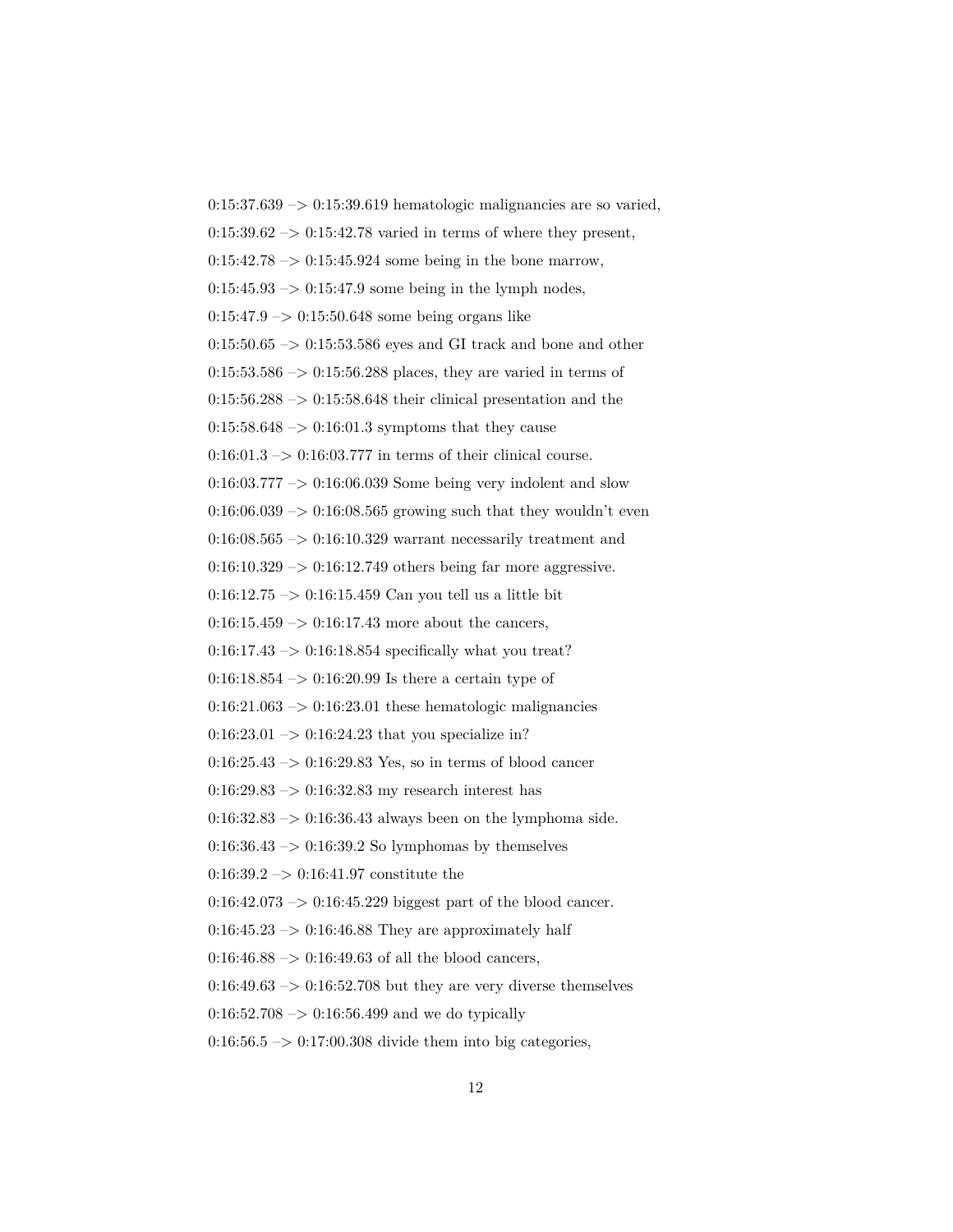0:17:00.31 –> 0:17:02.81 Hodgkin and non Hodgkin,  $0:17:02.81 \rightarrow 0:17:05.31$  and then furthermore into  $0:17:05.31 \rightarrow 0:17:08.322$  aggressive and indolent in the  $0:17:08.322 \rightarrow 0:17:11.087$  non Hodgkin lymphoma type and  $0:17:11.09 \rightarrow 0:17:14.394$  so the focus of my research  $0:17:14.394 \rightarrow 0:17:17.817$  has been in trying to better 0:17:17.817  $->$  0:17:21.597 understand the biology of the more  $0:17:21.597 \rightarrow 0:17:25.04$  rare of these lymphoma types.  $0:17:25.04 \rightarrow 0:17:28.864$  And based on the insights in the  $0.17:28.864 \rightarrow 0.17:32.452$  biology to develop new treatment  $0.17:32.452 \rightarrow 0.17:34.976$  strategies that are targeted  $0:17:34.976 \rightarrow 0:17:38.38$  for these less known subtypes. 0:17:38.38 –> 0:17:39.328 In particular,  $0:17:39.328 \rightarrow 0:17:42.172$  the focus of my research over  $0:17:42.172 \rightarrow 0:17:47.334$  the past decade or so has been on  $0:17:47.334 \rightarrow 0:17:49.392$  posttransplant lymphoproliferative disorders,  $0:17:49.4 \rightarrow 0:17:52.837$  which are a rare lymphomas that arise  $0:17:52.837 \rightarrow 0:17:56.55$  as potentially life threatening complication  $0:17:56.55 \rightarrow 0:17:58.582$  of solid organ transplant.  $0:17:58.582 \rightarrow 0:18:02.315$  These are lymphomas that arise in the  $0:18:02.315 \rightarrow 0:18:05.285$  setting of reactivation of infection  $0:18:05.285 \rightarrow 0:18:08.263$  due to the immunosuppressive treatment  $0:18:08.263 \rightarrow 0:18:11.311$  or due to the chronic dysregulation  $0:18:11.311 \rightarrow 0:18:15.008$  of the immune system in the setting  $0.18:15.008 \rightarrow 0.18:16.634$  of chronic immunosuppression,  $0:18:16.64 \rightarrow 0:18:17.75$  and historically,  $0:18:17.75 \rightarrow 0:18:21.08$  the prognosis of these lymphomas have  $0:18:21.08 \rightarrow 0:18:24.449$  been very poor because of inability 0:18:24.449 –> 0:18:27.154 to deliver full dose treatment. 0:18:27.16 –> 0:18:29.904 And due to the frailty and 0:18:29.904 –> 0:18:32.032 risk of infectious complication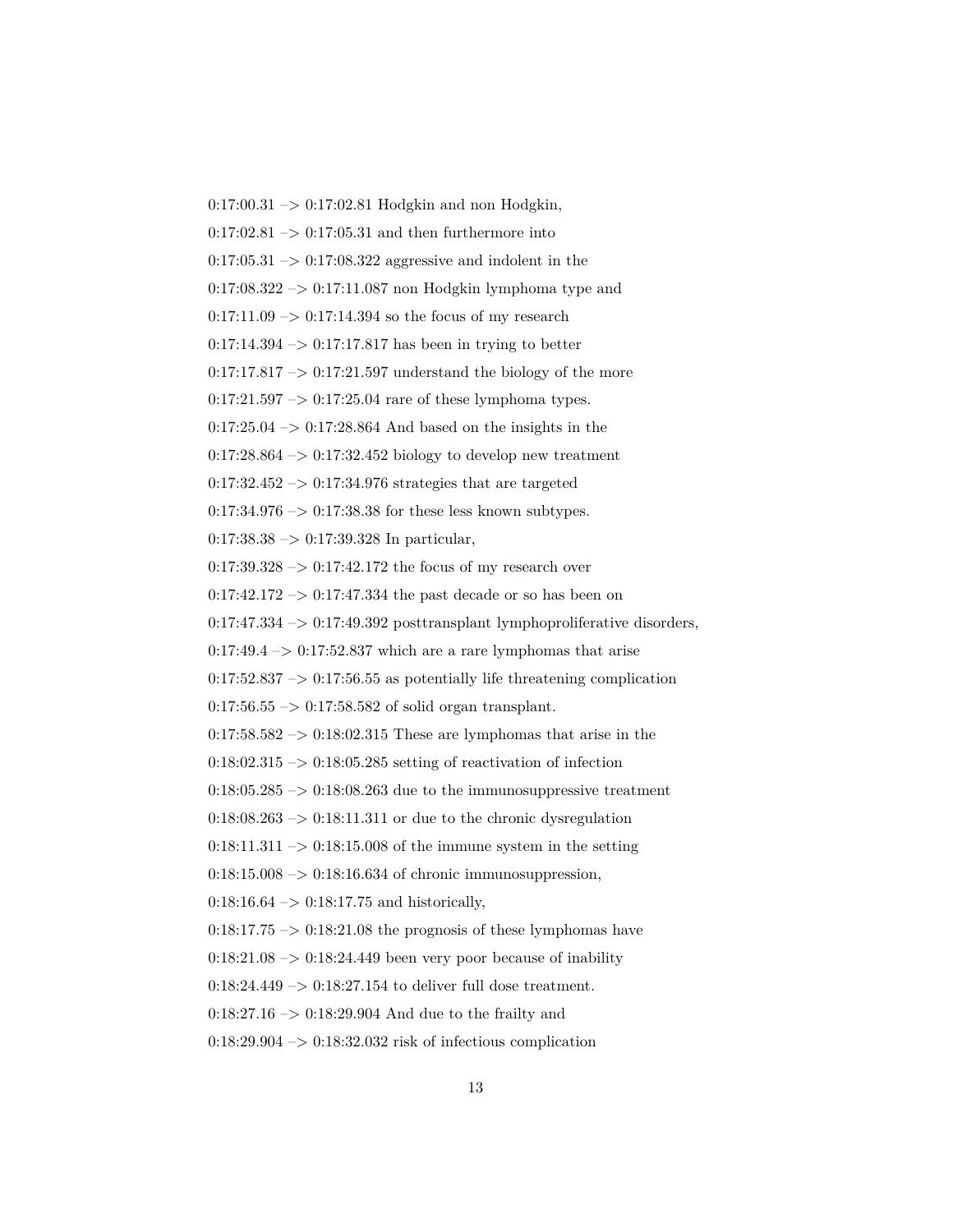$0:18:32.032 \rightarrow 0:18:36.1$  that this patients experience with a  $0.18:36.1 \rightarrow 0.18:38.63$  regular conventional chemotherapy,  $0:18:38.63 \rightarrow 0:18:41.6$  the risk of dying of infection  $0:18:41.6 \rightarrow 0:18:44.285$  during treatment in this population  $0:18:44.285 \rightarrow 0:18:47.36$  has been estimated around  $30\%,$  $0:18:47.36 \rightarrow 0:18:49.675$  which is extraordinarily high and 0:18:49.675  $\rightarrow$  0:18:53.423 in order to try to minimize the  $0:18:53.423 \rightarrow 0:18:56.095$  complication from the treatment, 0:18:56.1  $\rightarrow$  0:18:58.734 I developed the 0:18:58.734 –> 0:19:02.246 risk stratified treatment adapted  $0:19:02.246 \rightarrow 0:19:07.609$  strategies which are based essentially on 0:19:07.61 –> 0:19:08.108 induction phase 0:19:08.108  $\rightarrow$  0:19:11.096 where we do  $0:19:11.096 \rightarrow 0:19:13.91$  not use cytotoxic chemotherapy but  $0:19:13.91 \rightarrow 0:19:16.985$  more a targeted antibody approach.  $0:19:16.99 \rightarrow 0:19:20.23$  And then we do reserve escalation  $0:19:20.23 \rightarrow 0:19:22.96$  to chemotherapy only to patients  $0:19:22.96 \rightarrow 0:19:26.271$  that do not achieve a full response  $0.19:26.271 \rightarrow 0.19:29.688$  on the least invasive treatment.  $0.19:29.69 \rightarrow 0.19:33.38$  And with these strategies we have 0:19:33.38 –> 0:19:35.225 been able to  $0:19:35.23 \rightarrow 0:19:37.996$  limit the use of cytotoxic agent  $0:19:37.996 \rightarrow 0:19:41.406$  to less than half of the patient 0:19:41.406 –> 0:19:43.358 population that we do treat. 0:19:43.36 –> 0:19:46.228 Another area  $0:19:46.228 \rightarrow 0:19:48.14$  where I've been conducting 0:19:48.14 –> 0:19:50.996 research is in T cell lymphoma.  $0:19:51 \rightarrow 0:19:53.868$  Those are also very rare lymphomas.  $0.19:53.87 \rightarrow 0.19:57.198$  They are much rarer than the B cell  $0:19:57.198 \rightarrow 0:19:59.921$  lymphoma which are the most common  $0:19:59.921 \rightarrow 0:20:02.171$  non Hodgkin lymphoma out there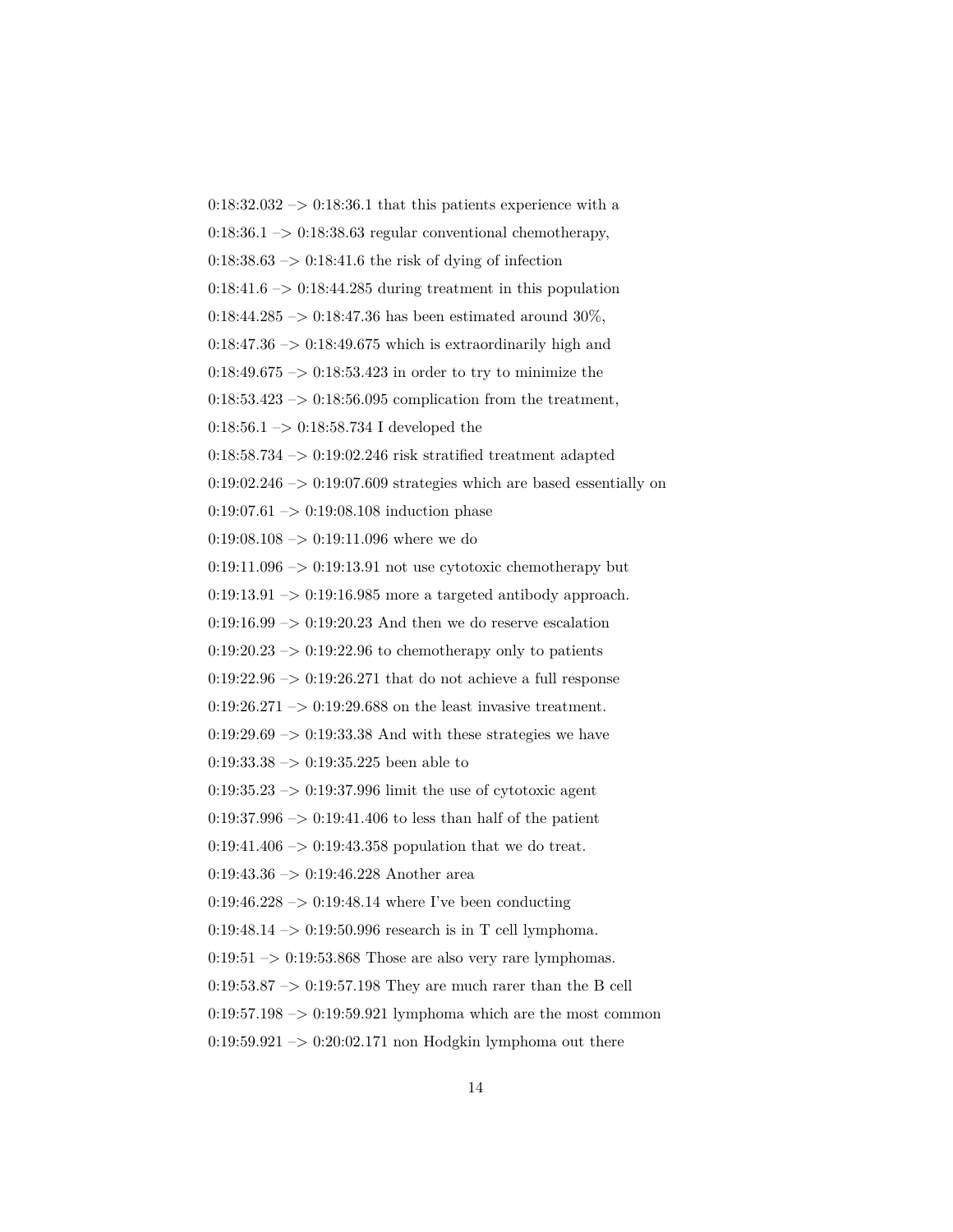$0:20:02.171 \rightarrow 0:20:04.623$  and unfortunately historically we  $0:20:04.623 \rightarrow 0:20:06.54$  have been using  $0:20:06.54 \rightarrow 0:20:08.376$  a treatment  $0:20:08.376 \rightarrow 0:20:10.671$  that has been extrapolated from  $0:20:10.671 \rightarrow 0:20:12.639$  the B cell counterparts,  $0:20:12.64 \rightarrow 0:20:16.042$  so not really specific to these  $0:20:16.042 \rightarrow 0:20:19.303$  subtypes of lymphomas and the  $0:20:19.303 \rightarrow 0:20:22.418$  results are not as optimal as in  $0:20:22.418 \rightarrow 0:20:24.966$  the B cell counterpart's.  $0:20:24.966 \rightarrow 0:20:27.626$  Over the past few years,  $0:20:27.63 \rightarrow 0:20:30.262$  4 new drugs have been approved in  $0:20:30.262 \rightarrow 0:20:32.302$  the space for this, specifically 0:20:32.302 –> 0:20:35.214 for T cell lymphoma and one of  $0:20:35.214 \rightarrow 0:20:38.02$  the challenges that we have now  $0:20:38.02 \rightarrow 0:20:39.868$  are trying to identify  $0:20:39.87 \rightarrow 0:20:42.481$  what is the best sequencing of this  $0:20:42.481 \rightarrow 0:20:45.391$  agent and what is the best way to  $0:20:45.391 \rightarrow 0:20:47.792$  combine them to improve the outcome  $0:20:47.792 \rightarrow 0:20:50.837$  of patients with additional malignancies.  $0:20:51.69 \rightarrow 0:20:54.45$  It sounds like in both of those  $0:20:54.45 \rightarrow 0:20:56.66$  scenarios the overarching theme  $0:20:56.66 \rightarrow 0:20:58.584$  is really personalizing treatment  $0:20:58.584 \rightarrow 0:21:01.389$  to the patients individual disease,  $0:21:01.39 \rightarrow 0:21:05.313$  so I wanted to just take a step back  $0:21:05.313 \rightarrow 0:21:08.457$  and talk a little bit more about  $0:21:08.457 \rightarrow 0:21:11.536$  the intricacies of each of these.  $0:21:11.54 \rightarrow 0:21:14.361$  So with regards to the post transplant  $0:21:14.361 \rightarrow 0:21:16.616$  lymphoma, help us to understand  $0:21:16.616 \rightarrow 0:21:19.026$  again how these lymphomas occur,  $0:21:19.03 \rightarrow 0:21:21.72$  'cause certainly there are listeners  $0:21:21.72 \rightarrow 0:21:25.216$  who may have gone through a solid organ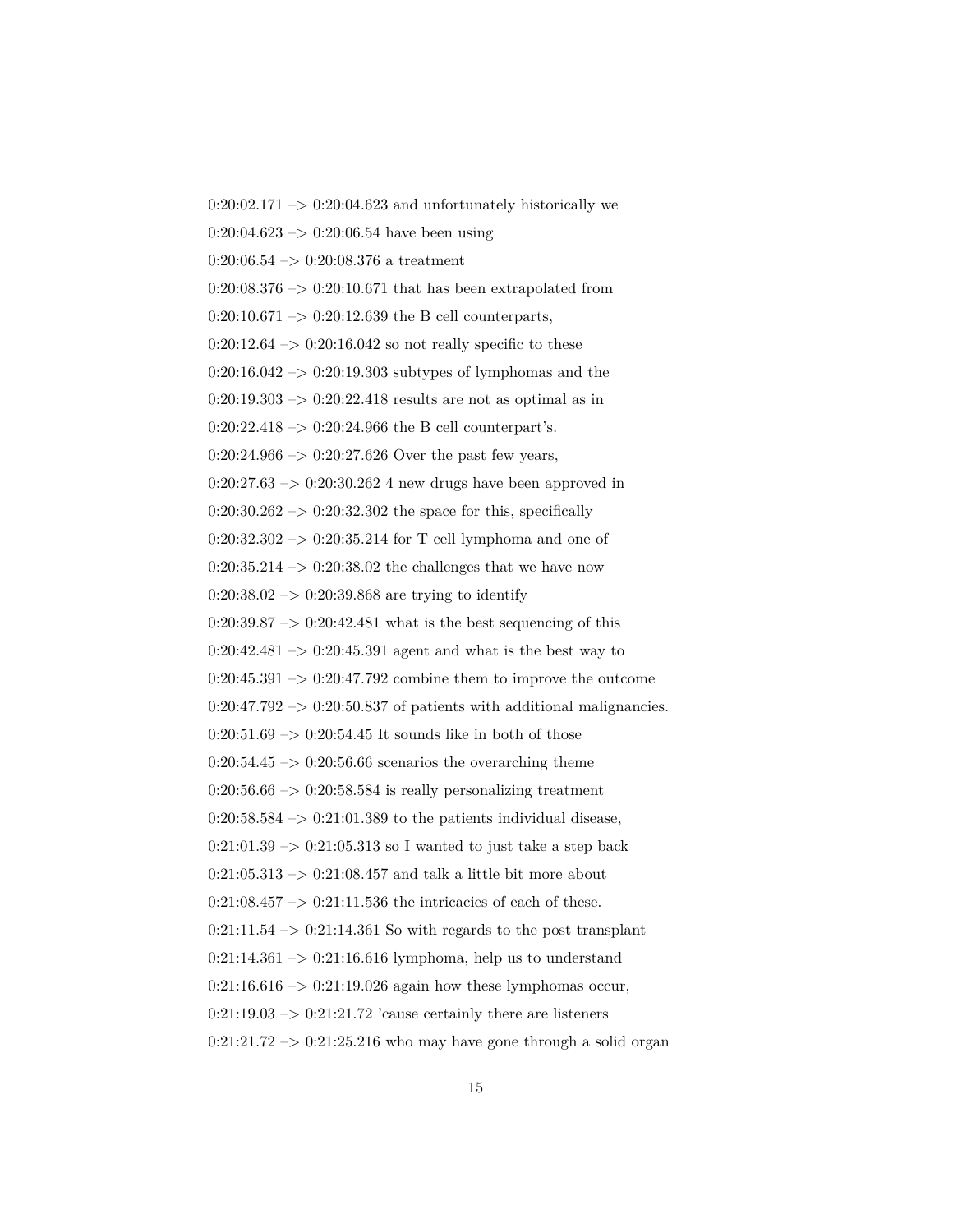$0:21:25.216 \rightarrow 0:21:28.765$  transplant or may know someone who has and  $0:21:28.765 \rightarrow 0:21:32.64$  these patients are on immunosuppressives.  $0:21:32.64 \rightarrow 0:21:34.746$  So does that immunosuppressive  $0:21:34.746 \rightarrow 0:21:36.328$  therapy automatically increase  $0:21:36.328 \rightarrow 0:21:38.44$  their risk of lymphoma?  $0:21:38.44 \rightarrow 0:21:42.598$  And is there anything that they can do to 0:21:42.598  $\mathord{\rightarrow}$  0:21:46.336 reduce their risk of developing lymphoma  $0:21:46.34 \rightarrow 0:21:47.918$  in that setting?  $0:21:47.918 \rightarrow 0:21:50.56$  That's a really good question,  $0:21:50.56 \rightarrow 0:21:54.592$  so we do after the transplant patient  $0:21:54.592 \rightarrow 0:21:56.32$  received different immunosuppressive  $0:21:56.401 \rightarrow 0:21:59.943$  treatment which are related to the different  $0:21:59.943 \rightarrow 0:22:03.409$  kind of transplant that they have received.  $0:22:03.41 \rightarrow 0:22:04.546$  For transplant,  $0:22:04.546 \rightarrow 0:22:06.818$  such as intestinal transplant,  $0:22:06.82 \rightarrow 0:22:08.593$  multi visceral transplant,  $0:22:08.593 \rightarrow 0:22:11.548$  immunosuppressive treatment is much tougher  $0:22:11.548 \rightarrow 0:22:15.358$  and much deeper than a patient that  $0:22:15.36 \rightarrow 0:22:19.128$  for instance receives renal transplant where  $0:22:19.128 \rightarrow 0:22:21.012$  immunosuppresant treatment required  $0:22:21.012 \rightarrow 0:22:24.458$  for the recipient to accept the graft is much less. 0:22:33.46  $\rightarrow$  0:22:35.852 And the reason we do see as a  $0:22:35.852 \rightarrow 0:22:38.153$  consequence of the immune suppression  $0:22:38.153 \rightarrow 0:22:40.329$  reactivation of common infection,  $0:22:40.33 \rightarrow 0:22:41.539$  and most important,  $0:22:41.539 \rightarrow 0:22:43.957$  is the Epstein Barr virus,  $0:22:43.96 \rightarrow 0:22:46.788$  which is the virus that causes mononucleosis.  $0:22:46.79 \rightarrow 0:22:49.653$  Most of the adult population has been  $0:22:49.653 \rightarrow 0:22:52.846$  exposed by adulthood to the virus,  $0:22:52.85 \rightarrow 0:22:55.699$  and the virus is dormant in  $0:22:55.699 \rightarrow 0:22:58.1$  a silent state in our body,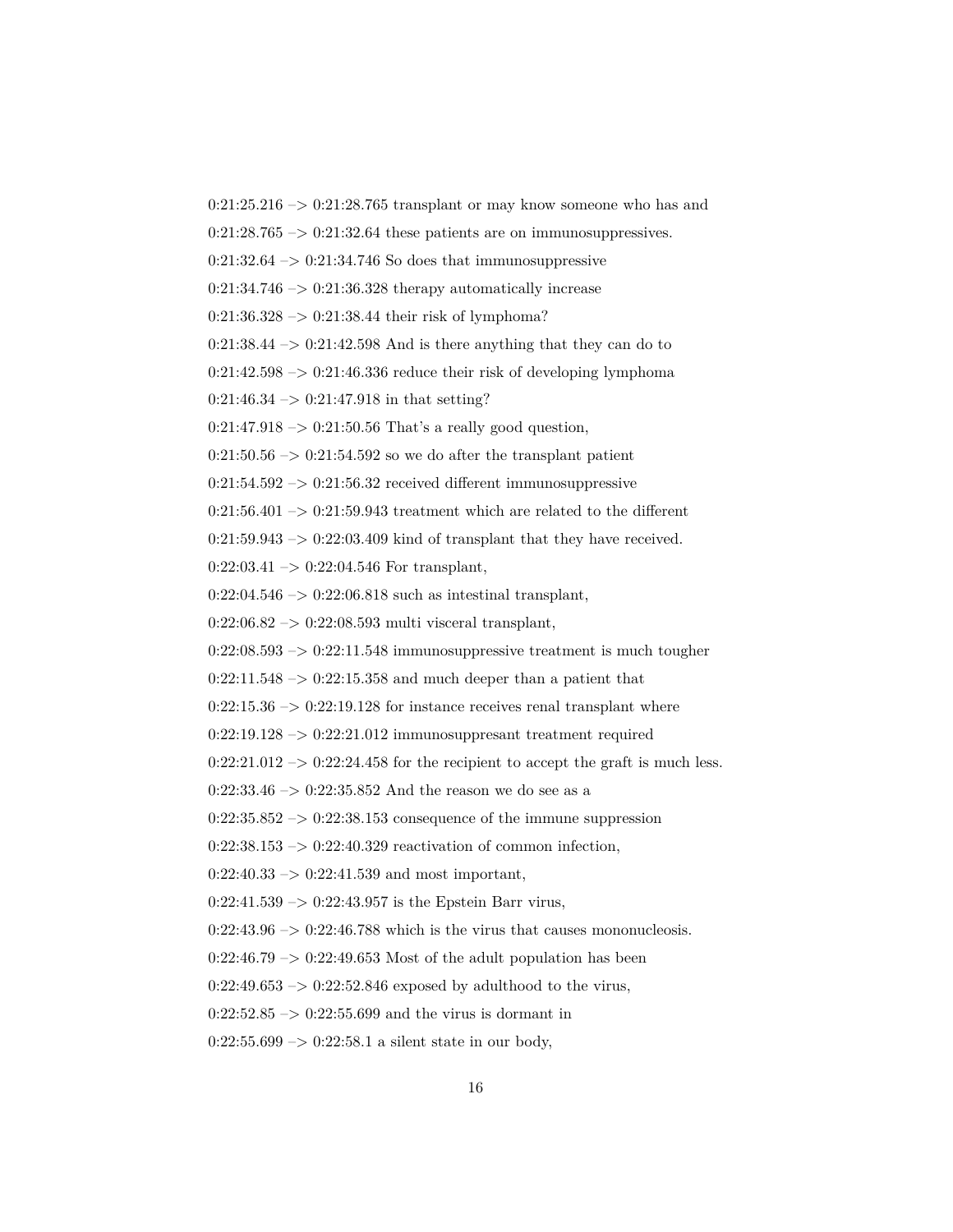$0:22:58.1 \rightarrow 0:23:01.736$  and is kept at bay by our immune system.  $0:23:01.74 \rightarrow 0:23:03.86$  So conditions such as immunosupression where  $0:23:04.71 \rightarrow 0:23:07.585$  our immune system defenses are lowered  $0:23:07.585 \rightarrow 0:23:11.058$  allow the virus to thrive again  $0:23:11.058 \rightarrow 0:23:14.076$  and replicate and  $0:23:14.08 \rightarrow 0:23:16.83$  this particular kind of virus,  $0:23:16.83 \rightarrow 0:23:20.876$  in the absence of an immune system  $0:23:20.876 \rightarrow 0:23:25.097$  that fights it and keeps it at bay,  $0:23:25.1 \rightarrow 0:23:29.33$  is able to transform the blood  $0:23:29.33 \rightarrow 0:23:32.66$  cells into lymphoma cells so  $0:23:32.66 \rightarrow 0:23:34.673$  typically in the first year  $0:23:34.673 \rightarrow 0:23:35.876$  after the transplant, 0:23:35.88 –> 0:23:39.485 most of the lymphoma that we do  $0:23:39.485 \rightarrow 0:23:42.9$  see are related to Epstein Barr  $0:23:42.9 \rightarrow 0:23:44.756$  reactivation in the  $0:23:44.756 \rightarrow 0:23:47.076$  setting of the immune suppression,  $0:23:47.08 \rightarrow 0:23:49.852$  the lymphoma that arise after one  $0:23:49.852 \rightarrow 0:23:53.158$  year still can be  $0:23:53.158 \rightarrow 0:23:55.882$  linked to the Epstein Barr virus,  $0:23:55.89 \rightarrow 0:23:58.584$  but approximately half of them happen  $0:23:58.584 \rightarrow 0:24:01.46$  without a reactivation of Epstein virus,  $0:24:01.46 \rightarrow 0:24:04.505$  and they do not hardwire the genetic  $0:24:04.505 \rightarrow 0:24:07.105$  material of the virus and are  $0:24:07.105 \rightarrow 0:24:09.517$  thought to arise in the setting  $0:24:09.517 \rightarrow 0:24:12.599$  of a chronic immune dysregulation  $0:24:12.6 \rightarrow 0:24:16.11$  due to the longstanding immunosuppression.  $0:24:16.56 \rightarrow 0:24:18.53$  Is there anything that  $0:24:18.53 \rightarrow 0:24:21.125$  people can do to limit that 0:24:21.125 –> 0:24:23.81 reactivation of Epstein Barr virus?  $0:24:23.81 \rightarrow 0:24:26.516$  You mentioned that most adults have  $0:24:26.516 \rightarrow 0:24:28.79$  already experienced Epstein Barr virus,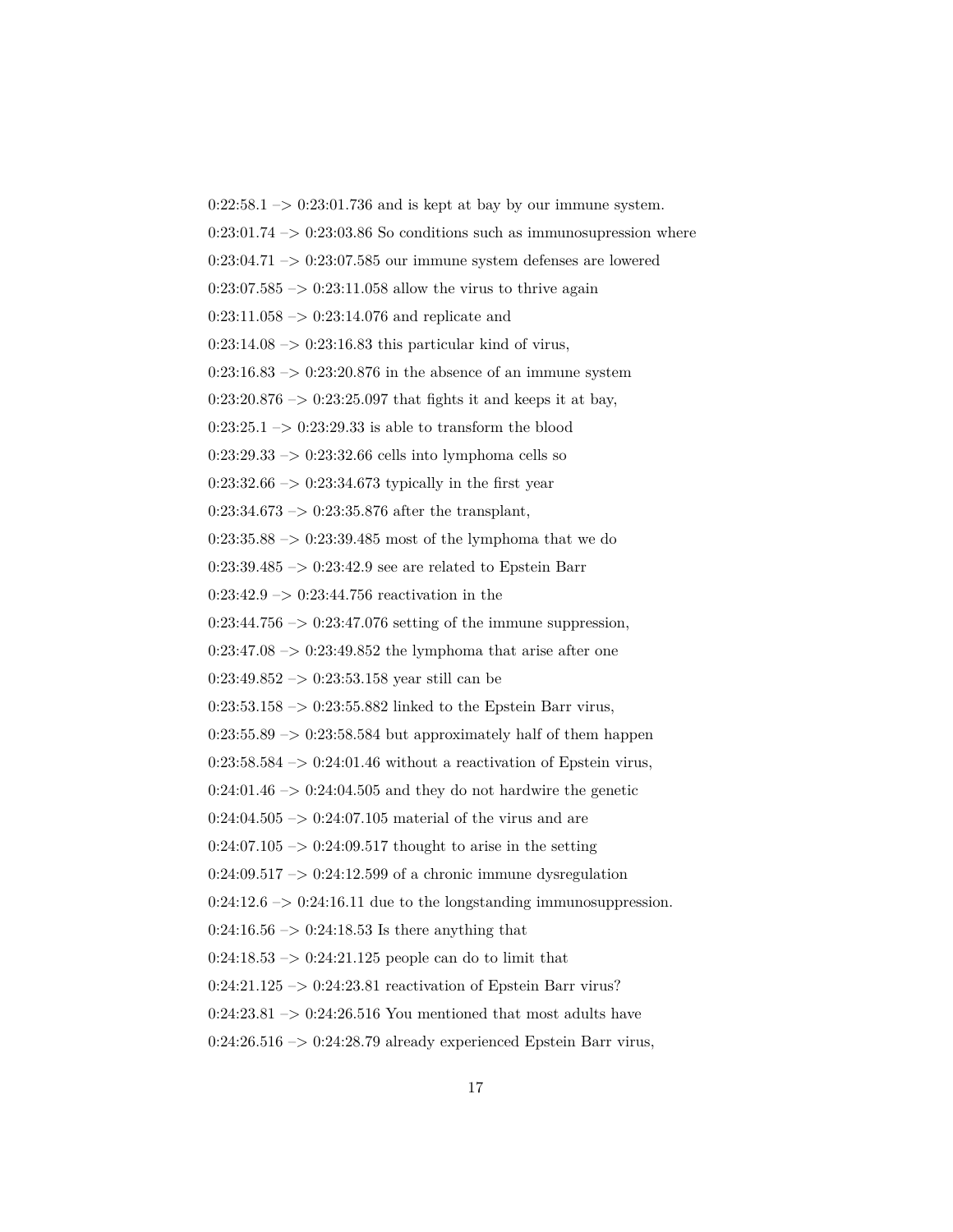$0:24:28.79 \rightarrow 0:24:31.49$  and so should have some degree

 $0:24:31.49 \rightarrow 0:24:34.23$  of natural immunity to the virus,

 $0:24:34.23 \rightarrow 0:24:35.99$  although they're on immunosuppresants.

 $0:24:35.99 \rightarrow 0:24:39.154$  So has anybody looked at ways that

 $0:24:39.154 \rightarrow 0:24:41.449$  people who are on immunosuppresants

 $0:24:41.449 \rightarrow 0:24:43.74$  can prevent that reactivation?

0:24:43.74  $\mathord{\rightarrow}$  0:24:46.59 That is a really good question, and

 $0:24:46.59 \rightarrow 0:24:48.91$  indeed,

 $0:24:48.91 \rightarrow 0:24:52.256$  a part of these

 $0:24:52.256 \rightarrow 0:24:56.078$  strategies in the period after transplant

 $0:24:56.08 \rightarrow 0:24:58.8$  include close monitoring of the

 $0:24:58.8 \rightarrow 0:25:02.16$  EBV presence in the blood.

 $0:25:02.16 \rightarrow 0:25:05.466$  So after a solid organ transplant,

 $0:25:05.47 \rightarrow 0:25:09.646$  depending on the kind of solid

 $0:25:09.646 \rightarrow 0:25:12.43$  organ transplant there are

 $0:25:12.43 \rightarrow 0:25:14.266$  algorithms

 $0:25:14.266 \rightarrow 0:25:18.55$  and there is a monitoring of the

 $0:25:18.665 \rightarrow 0:25:22.788$  EBV which is done

 $0:25:22.788 \rightarrow 0:25:26.26$  in certain cases twice a month.

 $0:25:26.26 \rightarrow 0:25:28.92$  Other cases once a month,

 $0:25:28.92 \rightarrow 0:25:32.136$  depending on the nature of the

 $0:25:32.136 \rightarrow 0:25:33.744$  immunosuppression and preemptive

0:25:33.744 –> 0:25:35.299 strategies to intervene.

 $0:25:37.79 \rightarrow 0:25:40.742$  Treating the EBV before the lymphoma

 $0:25:40.742 \rightarrow 0:25:43.148$  appears has been attempted,

 $0:25:43.148 \rightarrow 0:25:46.66$  but the results are not optimal

 $0:25:46.66 \rightarrow 0:25:50.108$  because there is a lot of variation in

 $0:25:50.108 \rightarrow 0:25:54.02$  the levels of EBV that is noted

 $0:25:54.02 \rightarrow 0:25:57.154$  in patients post transplant and not

 $0:25:57.154 \rightarrow 0:25:59.839$  everybody that experience a reactivation

 $0:25:59.839 \rightarrow 0:26:04.04$  of the virus end up developing a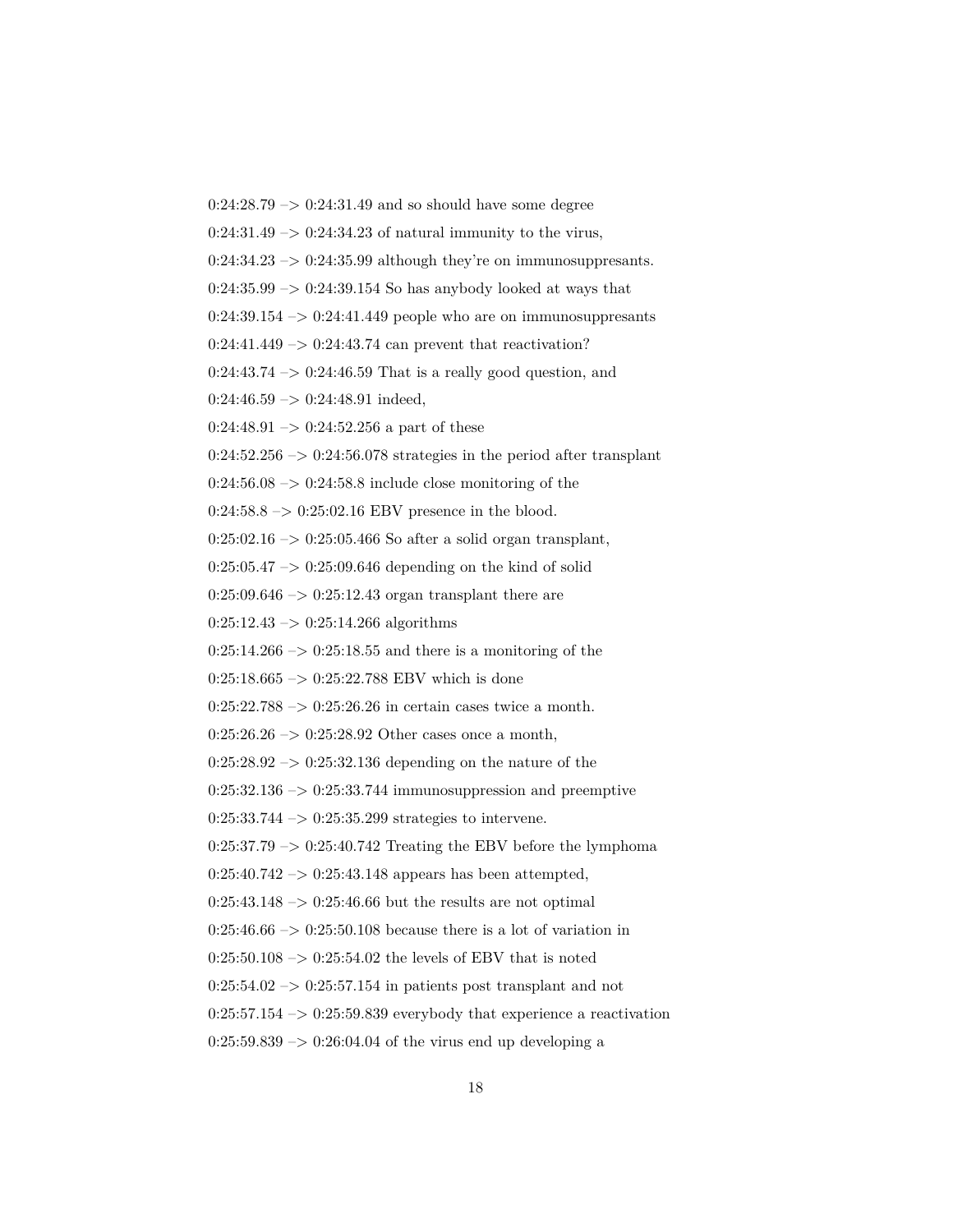$0:26:04.04 \rightarrow 0:26:07.1$  lymphoma and therefore there is not  $0:26:07.1 \rightarrow 0:26:10.01$  good guidance out there regarding  $0:26:10.01 \rightarrow 0:26:12.92$  who to treat preemptively  $0:26:12.92 \rightarrow 0:26:15.332$  and who to observe.  $0:26:15.332 \rightarrow 0:26:19.61$  When I was at Columbia University prior  $0:26:19.61 \rightarrow 0:26:23.978$  to joining the group here at Yale  $0:26:23.98 \rightarrow 0:26:28.372$  I was leading the effort to come up with  $0:26:28.372 \rightarrow 0:26:33.078$  with guidelines to help clinician in the  $0:26:33.078 \rightarrow 0:26:37.659$  solid organ transplant team to troubleshoot  $0:26:37.66 \rightarrow 0:26:39.499$  these problems,  $0:26:39.499 \rightarrow 0:26:43.177$  meaning want to check the EBV  $0:26:43.177 \rightarrow 0:26:46.585$  at what intervals and what  $0:26:46.585 \rightarrow 0:26:50.738$  is the threshold of the  $0:26:50.738 \rightarrow 0:26:54.118$  virus to consider potentially  $0:26:54.12 \rightarrow 0:26:57.963$  leading to a lymphoma and when  $0:26:57.963 \rightarrow 0:27:00.61$  to utilize treatment to reduce  $0:27:00.61 \rightarrow 0:27:04.186$  that virus level and it is still a  $0:27:04.294 \rightarrow 0:27:08.158$  discussion and a work in progress.  $0:27:09.02 \rightarrow 0:27:11.48$  And do we know what factors  $0:27:11.48 \rightarrow 0:27:14.113$  kind of trigger that EBV  $0:27:14.113 \rightarrow 0:27:16.807$  to turn into a lymphoma?  $0:27:16.81 \rightarrow 0:27:18.542$  Because potentially that's another  $0:27:18.542 \rightarrow 0:27:21.14$  place to intervene in thinking about  $0:27:21.14 \rightarrow 0:27:24.06$  is there a way to  $0:27:24.06 \rightarrow 0:27:28.128$  potentially mitigate that transformation.  $0:27:28.13 \rightarrow 0:27:30.07$  That is an excellent  $0:27:30.07 \rightarrow 0:27:32.6$  question, and unfortunately the reason  $0:27:32.6 \rightarrow 0:27:37.07$  why EBV can turner in vitro  $0:27:37.07 \rightarrow 0:27:39.39$  into malignant cells is because  $0:27:39.39 \rightarrow 0:27:42.728$  one side triggers

 $0:27:42.728 \rightarrow 0:27:45.616$  the proliferation of these cells and